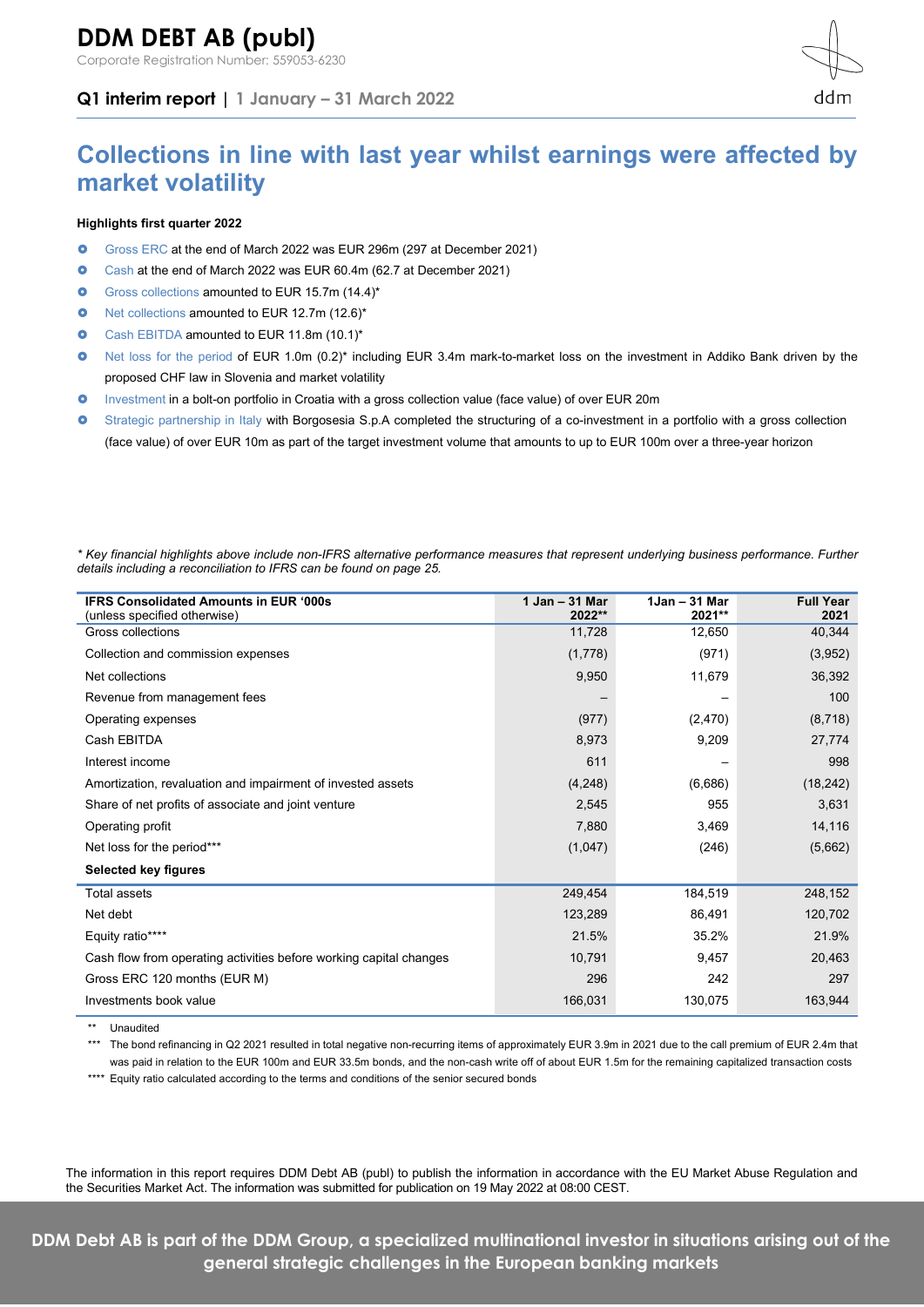# **Comment by the CEO**

Collections during the first quarter were largely in line with last year, whilst our earnings were affected by a EUR 3.4m mark-to-market loss on the investment in Addiko Bank driven by the proposed CHF law in Slovenia and market volatility. I am confident that we can achieve growth by investing in both new and existing markets, with approximately EUR 296m of ERC at the end of the March, which is expected to increase further during the year.

The DDM Debt Group is in the final stages of completion to acquire Swiss Bankers Prepaid Services AG ("Swiss Bankers"), an attractive opportunity to acquire a market-leading Swiss payments company that is pending regulatory approval and is expected to close during the second quarter. This is part of the DDM Debt Group's growth strategy to invest into opportunities arising out of the transformation of the European Banking sector.

## **Further investments and progress to strategic partnership**

During February we acquired an NPL portfolio containing secured corporate receivables located in Croatia with a gross collection value (face value) of the portfolio that amounts to over EUR 20m that was financed by cash on hand. This bolt-on acquisition enables us to fully control the insolvency process and the underlying collateral assets of an existing large, secured receivable located in Croatia where we expect to receive a higher net realizable value on resolution. Further progress has been made to the strategic partnership with Borgosesia that was entered into in December 2021 following the completion of the structuring of the co-investment alongside Borgosesia in an NPL portfolio containing secured residential receivables with a gross collection (face value) of over EUR 10m financed by cash on hand. The DDM Debt Group now has access to an exciting pipeline of Italian mid-market real estate-backed special situation investment opportunities, with an expert and knowledgeable partner and co-investor. The target investment volume amounts to up to EUR 100m over a three-year horizon.

## **Strategic acquisition in Switzerland nears completion**

The agreement that was entered into in December 2021 to acquire 100% of the share capital of Swiss Bankers is in the final stages of completion, with closing subject to regulatory approval, which is expected to be received during the second quarter and financed by cash on hand. Swiss Bankers is the Swiss market leader in prepaid cards and provides innovative, credit-based payment products and offers solutions in cashless, globally secure payment transactions. This transaction follows the DDM Debt Group's growth strategy to invest into special situation opportunities arising out of the transformation of the European Banking sector. The acquisition of Swiss Bankers is an attractive opportunity to access a highly scalable platform for payments with an e-money banking licence that is eligible for passporting into the EU. The DDM Debt Group will support Swiss Bankers in its strategic direction and the associated implementation of its digitization and international expansion strategy by extending the product offering into alternative banking and embedded finance solutions. As of 31 December 2021, Swiss Bankers, had total assets of approximately CHF 402m.



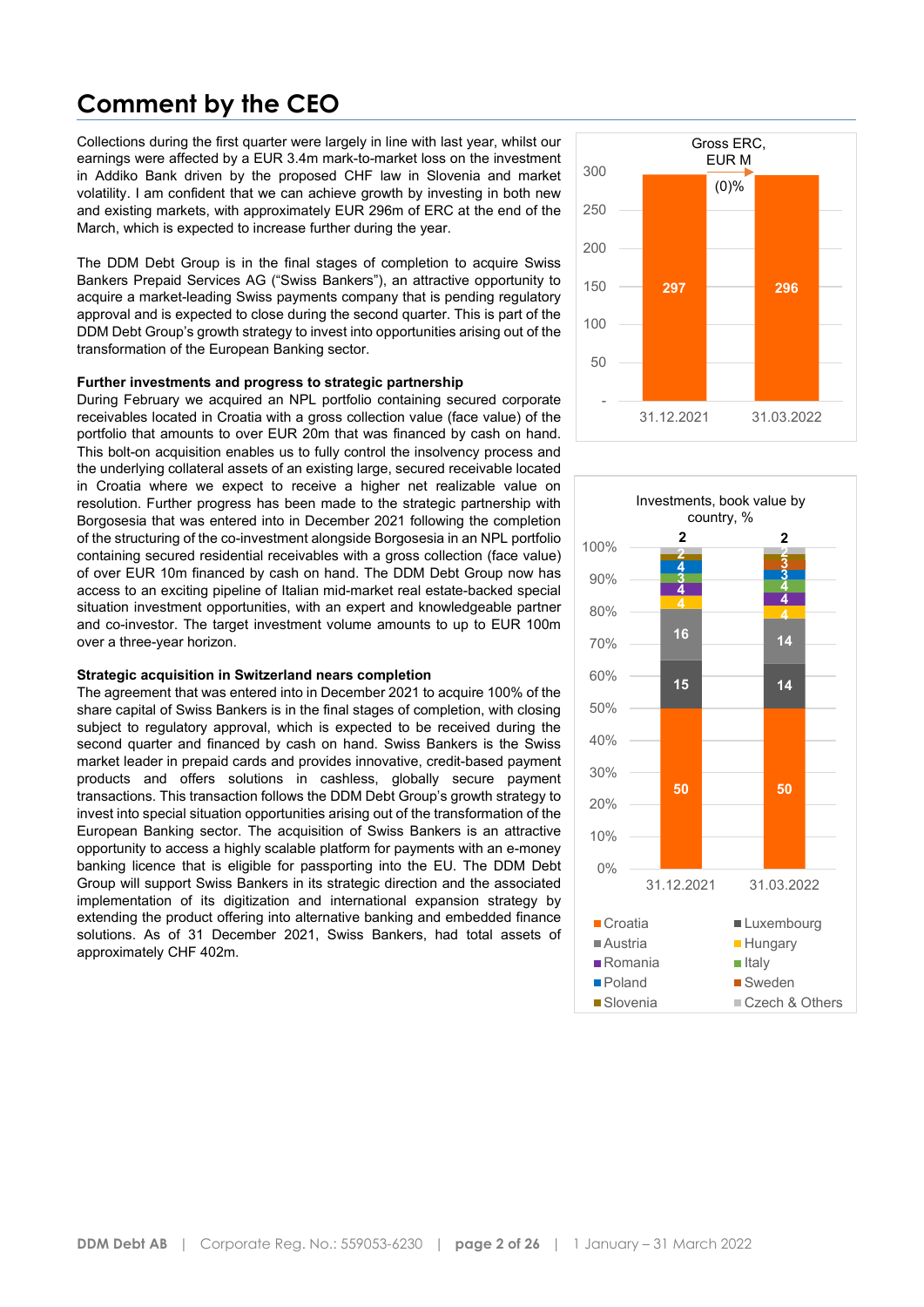# **Market outlook**

During the first quarter of 2022 most restrictions imposed in response to the COVID-19 pandemic were released, and therefore economic growth is expected to remain strong across the SCEE region despite the ongoing Ukraine crisis that borders some of our invested markets. Neighboring countries including Poland, Hungary and Romania have partially offset some of the negative effects on growth as a result of the war in Ukraine through continued disbursement of EU recovery funds following the pandemic.

The composition of our portfolios that are secured is approximately 80% of ERC over the next three years at 31 March 2022, mitigating the effect of inflation that is expected to remain high across the SCEE region. The conflict in Ukraine has also caused volatility particularly across the foreign exchange market where the DDM Debt Group is exposed to movements relative to the Euro.

The DDM Debt Group has positioned itself well for growth by actively working both in existing markets across the SCEE region and by entering new markets by teaming up with strategic partners and co-investors to invest into opportunities arising out of the transformation of the European Banking sector.

Stockholm, 19 May 2022 DDM Debt AB (publ) Florian Nowotny, CEO

#### **Financial calendar**

DDM Debt AB (publ) intends to publish financial information on the following dates:

| Interim report for January - June 2022:                | 25 August 2022   |
|--------------------------------------------------------|------------------|
| Interim report for January – September 2022:           | 3 November 2022  |
| $Q4$ and full year report for January – December 2022: | 16 February 2023 |

Other financial information from DDM is available on DDM's website, [www.ddm-group.ch.](http://ddm-group.ch/)

#### **Presentation of the report**

The report and presentation material are available at [www.ddm-group.ch](http://www.ddm-group.ch/) on 19 May 2022, at 08:00 CEST.

CEO Florian Nowotny and CFO Fredrik Olsson will comment on the DDM Group's results during a conference call on 19 May 2022, starting at 10:00 CEST. The presentation can be followed live at [www.ddm-group.ch](https://financialhearings.com/event/44201) and/or by telephone with dial-in numbers: SE: +46 8 566 427 06, CH: +41 225 805 976, UK: +44 333 300 9269.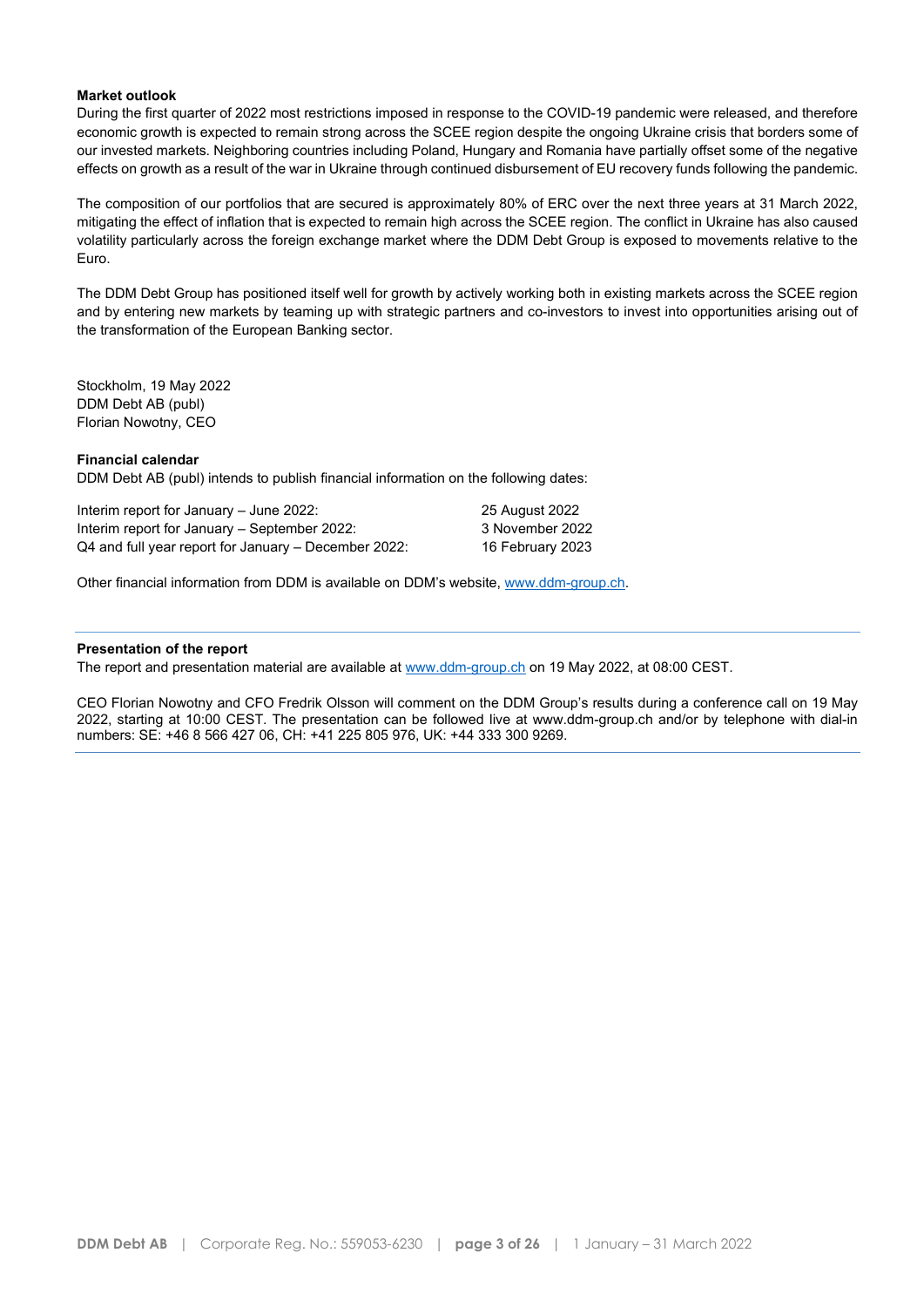# **Financial results**

Adjusted gross collections amounted to EUR 15.7m in the first quarter of 2022, EUR 1.3m higher than the corresponding period last year principally due to the increased collections received from the joint venture together with B2Holding following the buy-out of third-party financing in the prior year. After deducting commission and collection fees to third parties this resulted in EUR 12.7m of adjusted net collections being received for the first quarter of 2022.

Operating expenses were EUR 1.0m in the first quarter of 2022, EUR 1.5m lower than Q1 2021. This is due to the higher management fee from DDM Group AG in the prior year that is permitted under the current DDM Debt senior secured bonds. As a result, adjusted cash EBITDA totaled EUR 11.8m in the first quarter of 2022, equating to a high cash conversion ratio of above 92% for Q1 2022 as a percentage of adjusted net collections.

The operating profit margin of 89% in the first quarter of 2022 includes EUR 2.5m share of net profits of joint venture under the equity method of accounting, following the buy-out of third-party financing together with B2Holding in the prior year. A further EUR 1.7m of upwards revaluation has been recognized during the first quarter on portfolios located across the Balkans for which large, secured receivables are expected to be collected at a higher realizable value in the future. This is principally due the lifting of all restrictions imposed in the prior year in response to the Covid-19 pandemic across most of our core markets improving economic expectations and partly as a result of a higher net realizable value on resolution that is expected to be received for an existing large, secured receivable located in Croatia following the bolt-on acquisition during the quarter.

The net loss for the first quarter of 2022 is EUR 1.0m compared to loss of EUR 0.2m for the corresponding period in the prior year. This includes a EUR 3.4m mark-to-market loss on the investment in Addiko Bank driven by the proposed CHF law in Slovenia and market volatility. During the quarter, the National Assembly of Slovenia approved a controversial law to restructure retrospectively consumer loans that were denominated in CHF, which was temporarily suspended from implementation on the 10 March by the Constitutional Court of the Republic of Slovenia pending a final decision regarding its constitutionality. As at 31 March 2022 none of the DDM Debt Group's distressed asset portfolios located in Slovenia contain receivables with loan agreements that were denominated in Swiss francs. The net result was further negatively impacted by EUR 0.8m of exchange losses principally due to unfavorable exchange rate movements of the Swiss Franc and the Croatian Kuna to the Euro in the quarter due to the market volatility caused by the ongoing conflict in Ukraine.

#### **Cash flow and financing**

For the first quarter of 2022, cash flow from operating activities before working capital changes was EUR 10.8m, largely in line with Q1 2021. We continue to have a strong cash position of EUR 60.4m at 31 March that is available to fund investments and acquisitions.

#### **Estimated Remaining Collections**

ERC in relation to invested assets at 31 March stands at EUR 296m, largely in line with 31 December 2021, as a result of collections that have been received during Q1 2022 partially offset by investments acquired, and is expected to increase further during 2022 following the receipt of regulatory approval for the Swiss Bankers acquisition. Over 69% of the collections are expected to be received within the next three years and the composition of the portfolios that are secured is approximately 80% of ERC over the next three years at 31 March 2022.





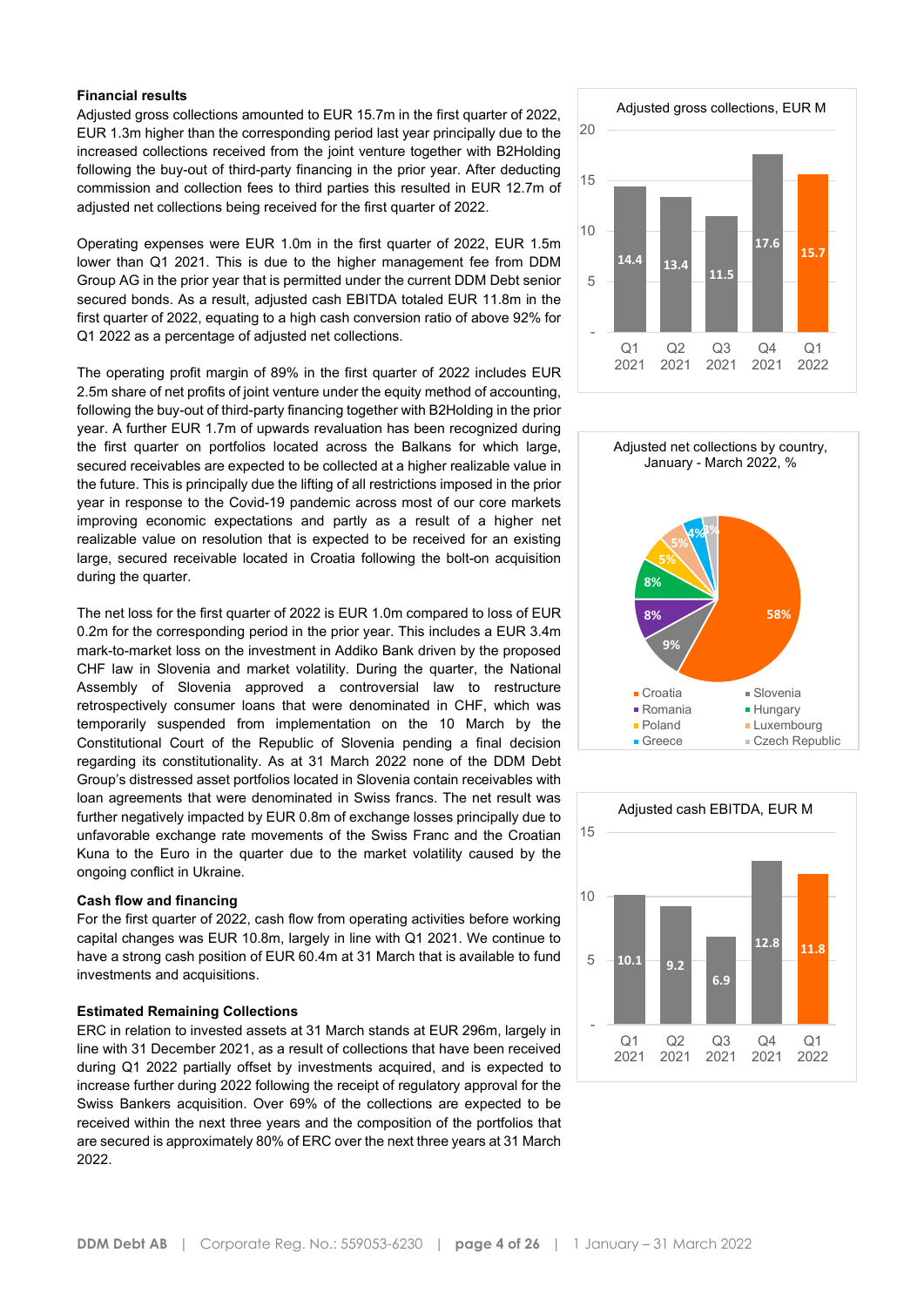# **Consolidated Income Statement**

|                                                              | 1 Jan - 31 Mar | 1 Jan - 31 Mar | <b>Full Year</b> |
|--------------------------------------------------------------|----------------|----------------|------------------|
| Amounts in EUR '000s<br><b>Notes</b>                         | 2022*          | 2021*          | 2021             |
| Interest income on invested assets                           | 4<br>4,605     | 4,461          | 14,986           |
| Revaluation and impairment of invested assets                | 1,708          | 532            | 4,162            |
| Revenue on invested assets                                   | 6,313<br>4     | 4,993          | 19,148           |
| Share of net profits of associate and joint venture<br>4,7,8 | 2,545          | 955            | 3,631            |
| Revenue from management fees                                 |                |                | 100              |
| Personnel expenses                                           | (25)           | (237)          | (646)            |
| Consulting expenses                                          | (871)          | (2, 158)       | (7, 720)         |
| Other operating expenses                                     | (81)           | (75)           | (352)            |
| Depreciation of tangible assets                              | (1)            | (9)            | (45)             |
| <b>Operating profit</b>                                      | 7,880          | 3,469          | 14,116           |
| Financial income                                             | 571            | 116            | 498              |
| Financial expenses**                                         | (8,621)        | (3,531)        | (21, 253)        |
| Unrealized exchange profit / (loss)                          | 109            | (130)          | 392              |
| Realized exchange loss                                       | (901)          | (46)           | (40)             |
| <b>Net financial expenses</b>                                | (8, 842)       | (3, 591)       | (20, 403)        |
| Loss before income tax                                       | (962)          | (122)          | (6, 287)         |
| Tax (expense) / income                                       | (85)           | (124)          | 625              |
| Net loss for the period                                      | (1,047)        | (246)          | (5,662)          |
| Net loss for the period attributable to:                     |                |                |                  |
| Owners of the Parent Company                                 | (1,047)        | (246)          | (5,662)          |

**Unaudited** 

**\*\*** The bond refinancing in Q2 2021 resulted in total negative non-recurring items of approximately EUR 3.9m in 2021 due to the call premium of EUR 2.4m that was paid in relation to the EUR 100m and EUR 33.5m bonds, and the non-cash write off of about EUR 1.5m for the remaining capitalized transaction costs

# **Consolidated Statement of Comprehensive Income**

|                                                                                            | 1 Jan - 31 Mar | 1 Jan - 31 Mar | <b>Full Year</b> |
|--------------------------------------------------------------------------------------------|----------------|----------------|------------------|
| <b>Amounts in EUR '000s</b>                                                                | 2022*          | 2021*          | 2021             |
| Net loss for the period                                                                    | (1,047)        | (246)          | (5,662)          |
| Other comprehensive (loss) / income for the period                                         |                |                |                  |
| Currency translation differences                                                           | (70)           | (2)            | (32)             |
| Share of other comprehensive income of associates accounted for<br>using the equity method |                | 433            | 313              |
| Recycling of share of other comprehensive income of associates to<br>the income statement  |                |                | (3,011)          |
| Other comprehensive (loss) / income for the period, net of tax                             | (70)           | 431            | (2,730)          |
| Total comprehensive (loss) / income for the period                                         | (1, 117)       | 185            | (8, 392)         |
| Total comprehensive (loss) / income for the period attributable<br>to:                     |                |                |                  |
| Owners of the Parent Company                                                               | (1, 117)       | 185            | (8, 392)         |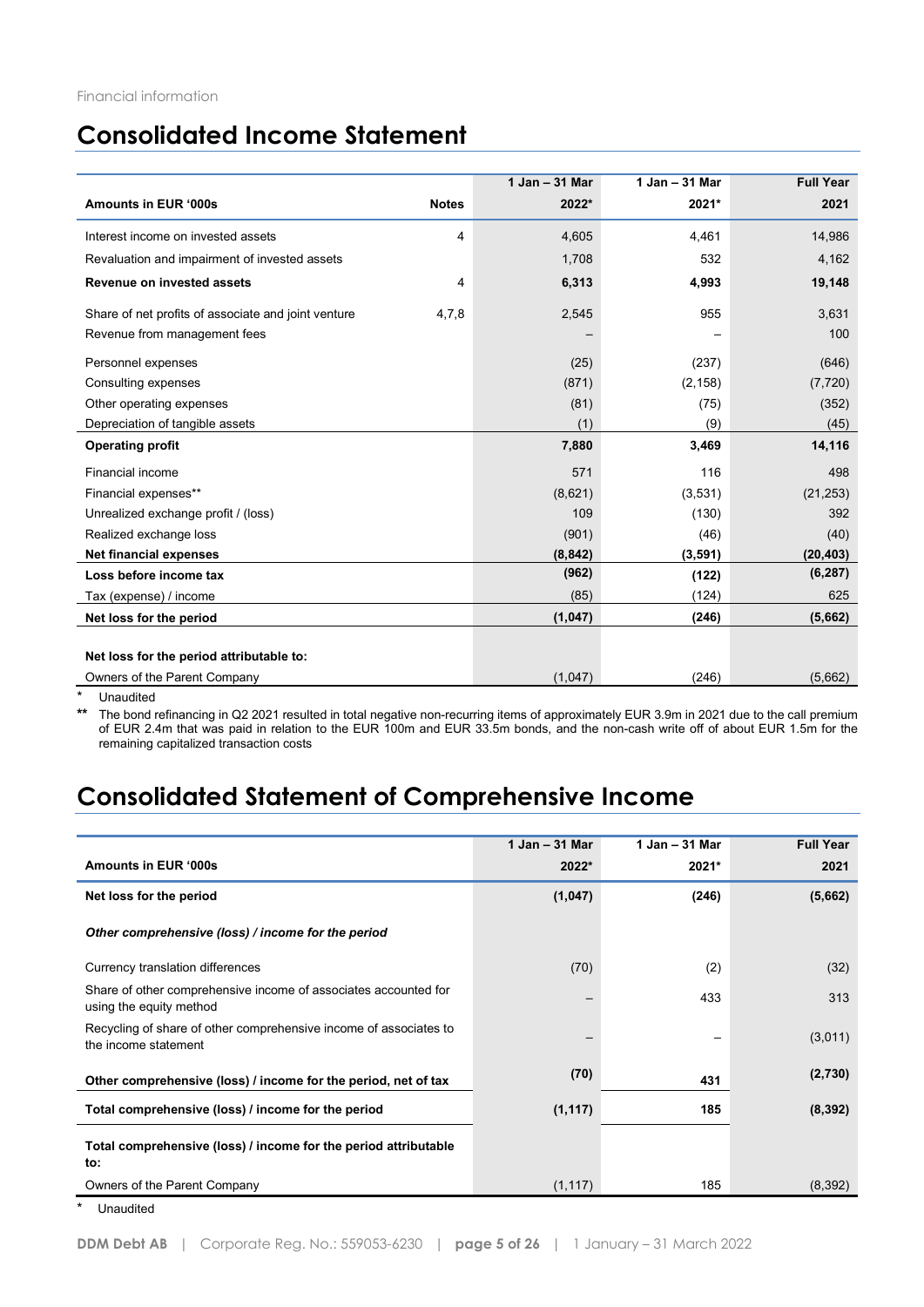# **Consolidated Balance Sheet**

| <b>ASSETS</b><br><b>Current assets</b><br>Cash and cash equivalents<br>60,401<br>62,750<br>1,711<br>Accounts receivable<br>3,450<br>157<br>Receivables from other group companies<br>157<br>Prepaid expenses and accrued income<br>2,197<br>1,506<br>Other receivables<br>3,283<br>4,192<br>82<br>82<br>Tax assets<br>69,570<br>70,398<br><b>Total current assets</b><br>Non-current assets<br>Financial assets at fair value<br>9<br>53,155<br>51,547<br>Distressed asset portfolios<br>6<br>80,682<br>80,578<br>$\overline{7}$<br>31,819<br>Investment in joint venture<br>32,194<br>5,936<br>Receivables from other group companies<br>5,936<br>Loans to other group companies<br>4,000<br>4,000<br>Deferred tax assets<br>1,828<br>1,900<br>Accrued interest from other group companies<br>1,759<br>1,649<br>Other non-current assets<br>320<br>313<br>5<br>Tangible assets<br>10<br>12<br><b>Total non-current assets</b><br>179,884<br>177,754<br><b>TOTAL ASSETS</b><br>249,454<br>248,152<br><b>SHAREHOLDERS' EQUITY AND LIABILITIES</b><br>54<br>Share capital<br>54<br>(103)<br>(33)<br>Other reserves<br>Retained earnings including net (loss) / profit for the period<br>12,379<br>13,426<br>21,839<br>Total shareholders' equity to Parent Company's shareholders<br>12,330<br><b>LIABILITIES</b><br>Non-current liabilities<br><b>Current liabilities</b><br>Accounts payable<br>179<br>323<br>459<br>Accrued expenses and deferred income<br>2,458<br><b>Tax liabilities</b><br>414<br>Accrued interest<br>11,290<br>6,559<br><b>Total current liabilities</b><br>11,928<br>9,754<br>Deferred tax liabilities<br>629<br>629<br>3,284<br>Payables to other group companies<br>3,291<br>Loans and borrowings<br>10<br>183,690<br>183,452<br>Loans from other group companies, subordinated<br>37,586<br>37,586<br><b>Total non-current liabilities</b><br>225,196<br>224,951<br>TOTAL SHAREHOLDERS' EQUITY AND LIABILITIES<br>249,454<br>248,152 | Amounts in EUR '000s | <b>Notes</b> | 31 March<br>2022* | 31 December<br>2021 |
|----------------------------------------------------------------------------------------------------------------------------------------------------------------------------------------------------------------------------------------------------------------------------------------------------------------------------------------------------------------------------------------------------------------------------------------------------------------------------------------------------------------------------------------------------------------------------------------------------------------------------------------------------------------------------------------------------------------------------------------------------------------------------------------------------------------------------------------------------------------------------------------------------------------------------------------------------------------------------------------------------------------------------------------------------------------------------------------------------------------------------------------------------------------------------------------------------------------------------------------------------------------------------------------------------------------------------------------------------------------------------------------------------------------------------------------------------------------------------------------------------------------------------------------------------------------------------------------------------------------------------------------------------------------------------------------------------------------------------------------------------------------------------------------------------------------------------------------------------------------------------------------------------------------------------------------------------------------|----------------------|--------------|-------------------|---------------------|
|                                                                                                                                                                                                                                                                                                                                                                                                                                                                                                                                                                                                                                                                                                                                                                                                                                                                                                                                                                                                                                                                                                                                                                                                                                                                                                                                                                                                                                                                                                                                                                                                                                                                                                                                                                                                                                                                                                                                                                |                      |              |                   |                     |
|                                                                                                                                                                                                                                                                                                                                                                                                                                                                                                                                                                                                                                                                                                                                                                                                                                                                                                                                                                                                                                                                                                                                                                                                                                                                                                                                                                                                                                                                                                                                                                                                                                                                                                                                                                                                                                                                                                                                                                |                      |              |                   |                     |
|                                                                                                                                                                                                                                                                                                                                                                                                                                                                                                                                                                                                                                                                                                                                                                                                                                                                                                                                                                                                                                                                                                                                                                                                                                                                                                                                                                                                                                                                                                                                                                                                                                                                                                                                                                                                                                                                                                                                                                |                      |              |                   |                     |
|                                                                                                                                                                                                                                                                                                                                                                                                                                                                                                                                                                                                                                                                                                                                                                                                                                                                                                                                                                                                                                                                                                                                                                                                                                                                                                                                                                                                                                                                                                                                                                                                                                                                                                                                                                                                                                                                                                                                                                |                      |              |                   |                     |
|                                                                                                                                                                                                                                                                                                                                                                                                                                                                                                                                                                                                                                                                                                                                                                                                                                                                                                                                                                                                                                                                                                                                                                                                                                                                                                                                                                                                                                                                                                                                                                                                                                                                                                                                                                                                                                                                                                                                                                |                      |              |                   |                     |
|                                                                                                                                                                                                                                                                                                                                                                                                                                                                                                                                                                                                                                                                                                                                                                                                                                                                                                                                                                                                                                                                                                                                                                                                                                                                                                                                                                                                                                                                                                                                                                                                                                                                                                                                                                                                                                                                                                                                                                |                      |              |                   |                     |
|                                                                                                                                                                                                                                                                                                                                                                                                                                                                                                                                                                                                                                                                                                                                                                                                                                                                                                                                                                                                                                                                                                                                                                                                                                                                                                                                                                                                                                                                                                                                                                                                                                                                                                                                                                                                                                                                                                                                                                |                      |              |                   |                     |
|                                                                                                                                                                                                                                                                                                                                                                                                                                                                                                                                                                                                                                                                                                                                                                                                                                                                                                                                                                                                                                                                                                                                                                                                                                                                                                                                                                                                                                                                                                                                                                                                                                                                                                                                                                                                                                                                                                                                                                |                      |              |                   |                     |
|                                                                                                                                                                                                                                                                                                                                                                                                                                                                                                                                                                                                                                                                                                                                                                                                                                                                                                                                                                                                                                                                                                                                                                                                                                                                                                                                                                                                                                                                                                                                                                                                                                                                                                                                                                                                                                                                                                                                                                |                      |              |                   |                     |
|                                                                                                                                                                                                                                                                                                                                                                                                                                                                                                                                                                                                                                                                                                                                                                                                                                                                                                                                                                                                                                                                                                                                                                                                                                                                                                                                                                                                                                                                                                                                                                                                                                                                                                                                                                                                                                                                                                                                                                |                      |              |                   |                     |
|                                                                                                                                                                                                                                                                                                                                                                                                                                                                                                                                                                                                                                                                                                                                                                                                                                                                                                                                                                                                                                                                                                                                                                                                                                                                                                                                                                                                                                                                                                                                                                                                                                                                                                                                                                                                                                                                                                                                                                |                      |              |                   |                     |
|                                                                                                                                                                                                                                                                                                                                                                                                                                                                                                                                                                                                                                                                                                                                                                                                                                                                                                                                                                                                                                                                                                                                                                                                                                                                                                                                                                                                                                                                                                                                                                                                                                                                                                                                                                                                                                                                                                                                                                |                      |              |                   |                     |
|                                                                                                                                                                                                                                                                                                                                                                                                                                                                                                                                                                                                                                                                                                                                                                                                                                                                                                                                                                                                                                                                                                                                                                                                                                                                                                                                                                                                                                                                                                                                                                                                                                                                                                                                                                                                                                                                                                                                                                |                      |              |                   |                     |
|                                                                                                                                                                                                                                                                                                                                                                                                                                                                                                                                                                                                                                                                                                                                                                                                                                                                                                                                                                                                                                                                                                                                                                                                                                                                                                                                                                                                                                                                                                                                                                                                                                                                                                                                                                                                                                                                                                                                                                |                      |              |                   |                     |
|                                                                                                                                                                                                                                                                                                                                                                                                                                                                                                                                                                                                                                                                                                                                                                                                                                                                                                                                                                                                                                                                                                                                                                                                                                                                                                                                                                                                                                                                                                                                                                                                                                                                                                                                                                                                                                                                                                                                                                |                      |              |                   |                     |
|                                                                                                                                                                                                                                                                                                                                                                                                                                                                                                                                                                                                                                                                                                                                                                                                                                                                                                                                                                                                                                                                                                                                                                                                                                                                                                                                                                                                                                                                                                                                                                                                                                                                                                                                                                                                                                                                                                                                                                |                      |              |                   |                     |
|                                                                                                                                                                                                                                                                                                                                                                                                                                                                                                                                                                                                                                                                                                                                                                                                                                                                                                                                                                                                                                                                                                                                                                                                                                                                                                                                                                                                                                                                                                                                                                                                                                                                                                                                                                                                                                                                                                                                                                |                      |              |                   |                     |
|                                                                                                                                                                                                                                                                                                                                                                                                                                                                                                                                                                                                                                                                                                                                                                                                                                                                                                                                                                                                                                                                                                                                                                                                                                                                                                                                                                                                                                                                                                                                                                                                                                                                                                                                                                                                                                                                                                                                                                |                      |              |                   |                     |
|                                                                                                                                                                                                                                                                                                                                                                                                                                                                                                                                                                                                                                                                                                                                                                                                                                                                                                                                                                                                                                                                                                                                                                                                                                                                                                                                                                                                                                                                                                                                                                                                                                                                                                                                                                                                                                                                                                                                                                |                      |              |                   |                     |
|                                                                                                                                                                                                                                                                                                                                                                                                                                                                                                                                                                                                                                                                                                                                                                                                                                                                                                                                                                                                                                                                                                                                                                                                                                                                                                                                                                                                                                                                                                                                                                                                                                                                                                                                                                                                                                                                                                                                                                |                      |              |                   |                     |
|                                                                                                                                                                                                                                                                                                                                                                                                                                                                                                                                                                                                                                                                                                                                                                                                                                                                                                                                                                                                                                                                                                                                                                                                                                                                                                                                                                                                                                                                                                                                                                                                                                                                                                                                                                                                                                                                                                                                                                |                      |              |                   |                     |
|                                                                                                                                                                                                                                                                                                                                                                                                                                                                                                                                                                                                                                                                                                                                                                                                                                                                                                                                                                                                                                                                                                                                                                                                                                                                                                                                                                                                                                                                                                                                                                                                                                                                                                                                                                                                                                                                                                                                                                |                      |              |                   |                     |
|                                                                                                                                                                                                                                                                                                                                                                                                                                                                                                                                                                                                                                                                                                                                                                                                                                                                                                                                                                                                                                                                                                                                                                                                                                                                                                                                                                                                                                                                                                                                                                                                                                                                                                                                                                                                                                                                                                                                                                |                      |              |                   |                     |
|                                                                                                                                                                                                                                                                                                                                                                                                                                                                                                                                                                                                                                                                                                                                                                                                                                                                                                                                                                                                                                                                                                                                                                                                                                                                                                                                                                                                                                                                                                                                                                                                                                                                                                                                                                                                                                                                                                                                                                |                      |              |                   |                     |
|                                                                                                                                                                                                                                                                                                                                                                                                                                                                                                                                                                                                                                                                                                                                                                                                                                                                                                                                                                                                                                                                                                                                                                                                                                                                                                                                                                                                                                                                                                                                                                                                                                                                                                                                                                                                                                                                                                                                                                |                      |              |                   |                     |
|                                                                                                                                                                                                                                                                                                                                                                                                                                                                                                                                                                                                                                                                                                                                                                                                                                                                                                                                                                                                                                                                                                                                                                                                                                                                                                                                                                                                                                                                                                                                                                                                                                                                                                                                                                                                                                                                                                                                                                |                      |              |                   |                     |
|                                                                                                                                                                                                                                                                                                                                                                                                                                                                                                                                                                                                                                                                                                                                                                                                                                                                                                                                                                                                                                                                                                                                                                                                                                                                                                                                                                                                                                                                                                                                                                                                                                                                                                                                                                                                                                                                                                                                                                |                      |              |                   |                     |
|                                                                                                                                                                                                                                                                                                                                                                                                                                                                                                                                                                                                                                                                                                                                                                                                                                                                                                                                                                                                                                                                                                                                                                                                                                                                                                                                                                                                                                                                                                                                                                                                                                                                                                                                                                                                                                                                                                                                                                |                      |              |                   |                     |
|                                                                                                                                                                                                                                                                                                                                                                                                                                                                                                                                                                                                                                                                                                                                                                                                                                                                                                                                                                                                                                                                                                                                                                                                                                                                                                                                                                                                                                                                                                                                                                                                                                                                                                                                                                                                                                                                                                                                                                |                      |              |                   |                     |
|                                                                                                                                                                                                                                                                                                                                                                                                                                                                                                                                                                                                                                                                                                                                                                                                                                                                                                                                                                                                                                                                                                                                                                                                                                                                                                                                                                                                                                                                                                                                                                                                                                                                                                                                                                                                                                                                                                                                                                |                      |              |                   |                     |
|                                                                                                                                                                                                                                                                                                                                                                                                                                                                                                                                                                                                                                                                                                                                                                                                                                                                                                                                                                                                                                                                                                                                                                                                                                                                                                                                                                                                                                                                                                                                                                                                                                                                                                                                                                                                                                                                                                                                                                |                      |              |                   |                     |
|                                                                                                                                                                                                                                                                                                                                                                                                                                                                                                                                                                                                                                                                                                                                                                                                                                                                                                                                                                                                                                                                                                                                                                                                                                                                                                                                                                                                                                                                                                                                                                                                                                                                                                                                                                                                                                                                                                                                                                |                      |              |                   |                     |
|                                                                                                                                                                                                                                                                                                                                                                                                                                                                                                                                                                                                                                                                                                                                                                                                                                                                                                                                                                                                                                                                                                                                                                                                                                                                                                                                                                                                                                                                                                                                                                                                                                                                                                                                                                                                                                                                                                                                                                |                      |              |                   |                     |
|                                                                                                                                                                                                                                                                                                                                                                                                                                                                                                                                                                                                                                                                                                                                                                                                                                                                                                                                                                                                                                                                                                                                                                                                                                                                                                                                                                                                                                                                                                                                                                                                                                                                                                                                                                                                                                                                                                                                                                |                      |              |                   |                     |
|                                                                                                                                                                                                                                                                                                                                                                                                                                                                                                                                                                                                                                                                                                                                                                                                                                                                                                                                                                                                                                                                                                                                                                                                                                                                                                                                                                                                                                                                                                                                                                                                                                                                                                                                                                                                                                                                                                                                                                |                      |              |                   |                     |
|                                                                                                                                                                                                                                                                                                                                                                                                                                                                                                                                                                                                                                                                                                                                                                                                                                                                                                                                                                                                                                                                                                                                                                                                                                                                                                                                                                                                                                                                                                                                                                                                                                                                                                                                                                                                                                                                                                                                                                |                      |              |                   |                     |
|                                                                                                                                                                                                                                                                                                                                                                                                                                                                                                                                                                                                                                                                                                                                                                                                                                                                                                                                                                                                                                                                                                                                                                                                                                                                                                                                                                                                                                                                                                                                                                                                                                                                                                                                                                                                                                                                                                                                                                |                      |              |                   |                     |
|                                                                                                                                                                                                                                                                                                                                                                                                                                                                                                                                                                                                                                                                                                                                                                                                                                                                                                                                                                                                                                                                                                                                                                                                                                                                                                                                                                                                                                                                                                                                                                                                                                                                                                                                                                                                                                                                                                                                                                |                      |              |                   |                     |
|                                                                                                                                                                                                                                                                                                                                                                                                                                                                                                                                                                                                                                                                                                                                                                                                                                                                                                                                                                                                                                                                                                                                                                                                                                                                                                                                                                                                                                                                                                                                                                                                                                                                                                                                                                                                                                                                                                                                                                |                      |              |                   |                     |
|                                                                                                                                                                                                                                                                                                                                                                                                                                                                                                                                                                                                                                                                                                                                                                                                                                                                                                                                                                                                                                                                                                                                                                                                                                                                                                                                                                                                                                                                                                                                                                                                                                                                                                                                                                                                                                                                                                                                                                |                      |              |                   |                     |
|                                                                                                                                                                                                                                                                                                                                                                                                                                                                                                                                                                                                                                                                                                                                                                                                                                                                                                                                                                                                                                                                                                                                                                                                                                                                                                                                                                                                                                                                                                                                                                                                                                                                                                                                                                                                                                                                                                                                                                |                      |              |                   |                     |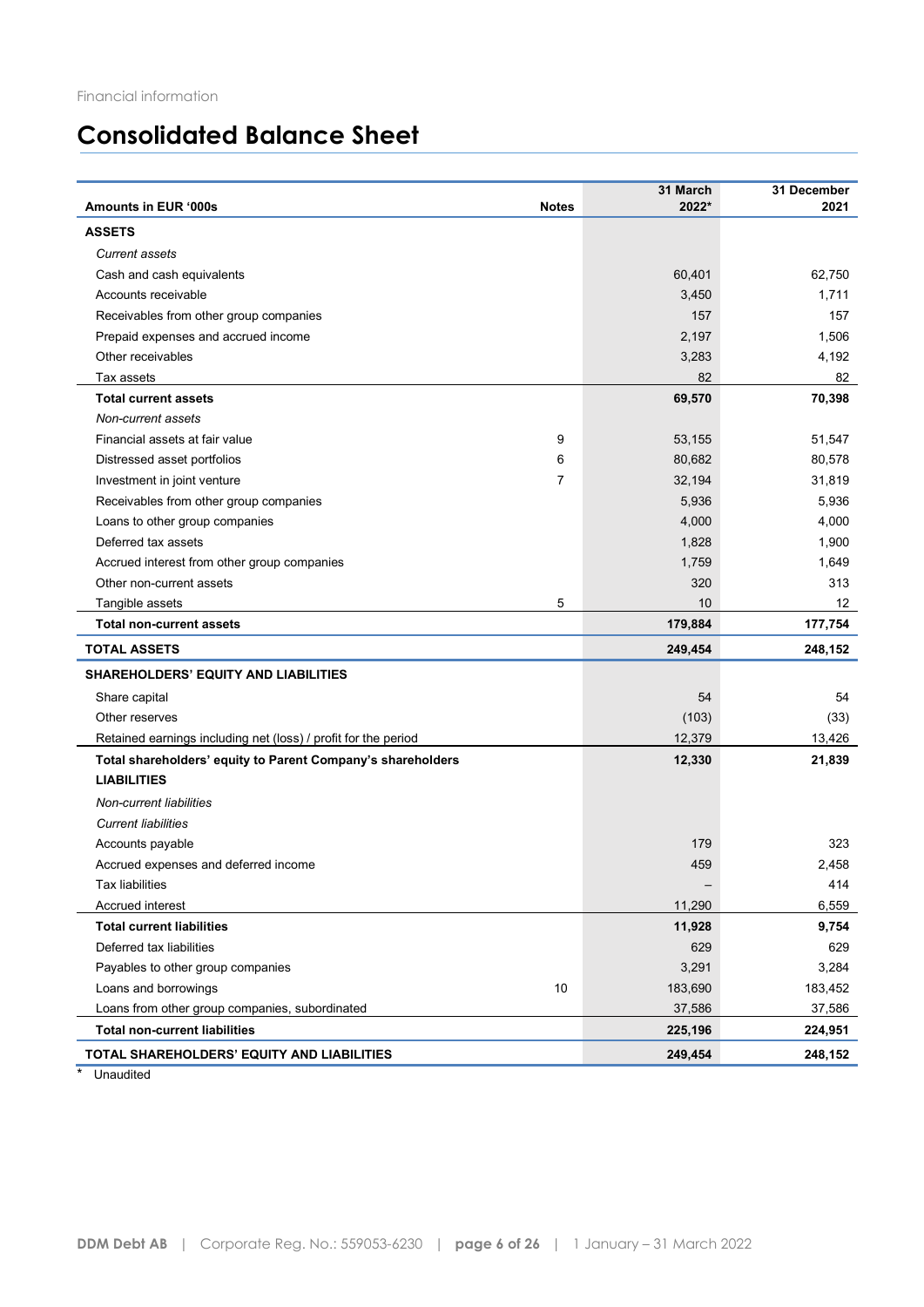# **Consolidated Cash Flow Statement**

| 2022*<br>2021*<br>Cash flow from operating activities<br>Net loss for the period<br>(1,047)<br>(246)<br>1,939<br>2,037<br>Cash distribution from associate and joint venture<br>Adjustments for non-cash items:<br>Amortization of invested assets<br>7,218<br>5,956<br>(1,708)<br>(532)<br>Revaluation and impairment of invested assets<br>Share of net profits of associate and joint venture<br>(2, 545)<br>(955)<br>Depreciation of tangible assets<br>9<br>1<br><b>Financial income</b><br>(116)<br>(571)<br>8,621<br>3,531<br><b>Financial expenses</b><br>(109)<br>130<br>Unrealized exchange (profit) / loss<br>85<br>Tax expense / (income)<br>124<br>Other items not affecting cash<br>169<br>174<br>Call premium paid<br>Interest paid<br>(1, 917)<br>Tax paid<br>Cash flow from operating activities before working capital<br>10,791<br>9,457<br>changes<br><b>Working capital adjustments</b><br>(Increase) / decrease in accounts receivable<br>(1,739)<br>(3,251)<br>(Increase) / decrease in other receivables<br>218<br>(1, 106)<br>Increase / (decrease) in accounts payable<br>(144)<br>(104)<br>Increase / (decrease) in other current liabilities<br>(1,999)<br>(1,006)<br>Net cash flow from operating activities<br>7,127<br>3,990<br>Cash flow from investing activities<br>Purchases of distressed asset portfolios<br>(4,570)<br>Purchases of financial assets at fair value<br>(4, 507)<br>Purchases of associates and joint ventures<br>(8,521)<br>Purchases of tangible assets<br>(9,077)<br>Net cash flow received / (used) in investing activities<br>Cash flow from financing activities<br>Proceeds from issuance of loans<br>(13,000)<br>Repayment of loans<br>Principal element of lease payments<br>(2)<br>Net cash flow received / (used) in financing activities<br>(13,002)<br>Cash flow for the period<br>(1, 950)<br>(9,012)<br>Cash and cash equivalents less bank overdrafts at beginning<br>62,750<br>30,672<br>of the period<br>Foreign exchange losses on cash and cash equivalents<br>(399)<br>(64)<br>Cash and cash equivalents less bank overdrafts at end of the<br>60,401<br>21,596 |                      | 1 Jan - 31 Mar | 1 Jan - 31 Mar | <b>Full Year</b> |
|------------------------------------------------------------------------------------------------------------------------------------------------------------------------------------------------------------------------------------------------------------------------------------------------------------------------------------------------------------------------------------------------------------------------------------------------------------------------------------------------------------------------------------------------------------------------------------------------------------------------------------------------------------------------------------------------------------------------------------------------------------------------------------------------------------------------------------------------------------------------------------------------------------------------------------------------------------------------------------------------------------------------------------------------------------------------------------------------------------------------------------------------------------------------------------------------------------------------------------------------------------------------------------------------------------------------------------------------------------------------------------------------------------------------------------------------------------------------------------------------------------------------------------------------------------------------------------------------------------------------------------------------------------------------------------------------------------------------------------------------------------------------------------------------------------------------------------------------------------------------------------------------------------------------------------------------------------------------------------------------------------------------------------------------------------------------------------------------------------------------------------------|----------------------|----------------|----------------|------------------|
|                                                                                                                                                                                                                                                                                                                                                                                                                                                                                                                                                                                                                                                                                                                                                                                                                                                                                                                                                                                                                                                                                                                                                                                                                                                                                                                                                                                                                                                                                                                                                                                                                                                                                                                                                                                                                                                                                                                                                                                                                                                                                                                                          | Amounts in EUR '000s |                |                | 2021*            |
|                                                                                                                                                                                                                                                                                                                                                                                                                                                                                                                                                                                                                                                                                                                                                                                                                                                                                                                                                                                                                                                                                                                                                                                                                                                                                                                                                                                                                                                                                                                                                                                                                                                                                                                                                                                                                                                                                                                                                                                                                                                                                                                                          |                      |                |                |                  |
|                                                                                                                                                                                                                                                                                                                                                                                                                                                                                                                                                                                                                                                                                                                                                                                                                                                                                                                                                                                                                                                                                                                                                                                                                                                                                                                                                                                                                                                                                                                                                                                                                                                                                                                                                                                                                                                                                                                                                                                                                                                                                                                                          |                      |                |                | (5,662)          |
|                                                                                                                                                                                                                                                                                                                                                                                                                                                                                                                                                                                                                                                                                                                                                                                                                                                                                                                                                                                                                                                                                                                                                                                                                                                                                                                                                                                                                                                                                                                                                                                                                                                                                                                                                                                                                                                                                                                                                                                                                                                                                                                                          |                      |                |                | 10,214           |
|                                                                                                                                                                                                                                                                                                                                                                                                                                                                                                                                                                                                                                                                                                                                                                                                                                                                                                                                                                                                                                                                                                                                                                                                                                                                                                                                                                                                                                                                                                                                                                                                                                                                                                                                                                                                                                                                                                                                                                                                                                                                                                                                          |                      |                |                |                  |
|                                                                                                                                                                                                                                                                                                                                                                                                                                                                                                                                                                                                                                                                                                                                                                                                                                                                                                                                                                                                                                                                                                                                                                                                                                                                                                                                                                                                                                                                                                                                                                                                                                                                                                                                                                                                                                                                                                                                                                                                                                                                                                                                          |                      |                |                | 22,404           |
|                                                                                                                                                                                                                                                                                                                                                                                                                                                                                                                                                                                                                                                                                                                                                                                                                                                                                                                                                                                                                                                                                                                                                                                                                                                                                                                                                                                                                                                                                                                                                                                                                                                                                                                                                                                                                                                                                                                                                                                                                                                                                                                                          |                      |                |                | (4, 162)         |
|                                                                                                                                                                                                                                                                                                                                                                                                                                                                                                                                                                                                                                                                                                                                                                                                                                                                                                                                                                                                                                                                                                                                                                                                                                                                                                                                                                                                                                                                                                                                                                                                                                                                                                                                                                                                                                                                                                                                                                                                                                                                                                                                          |                      |                |                | (3, 631)         |
|                                                                                                                                                                                                                                                                                                                                                                                                                                                                                                                                                                                                                                                                                                                                                                                                                                                                                                                                                                                                                                                                                                                                                                                                                                                                                                                                                                                                                                                                                                                                                                                                                                                                                                                                                                                                                                                                                                                                                                                                                                                                                                                                          |                      |                |                | 45               |
|                                                                                                                                                                                                                                                                                                                                                                                                                                                                                                                                                                                                                                                                                                                                                                                                                                                                                                                                                                                                                                                                                                                                                                                                                                                                                                                                                                                                                                                                                                                                                                                                                                                                                                                                                                                                                                                                                                                                                                                                                                                                                                                                          |                      |                |                | (498)            |
|                                                                                                                                                                                                                                                                                                                                                                                                                                                                                                                                                                                                                                                                                                                                                                                                                                                                                                                                                                                                                                                                                                                                                                                                                                                                                                                                                                                                                                                                                                                                                                                                                                                                                                                                                                                                                                                                                                                                                                                                                                                                                                                                          |                      |                |                | 21,253           |
|                                                                                                                                                                                                                                                                                                                                                                                                                                                                                                                                                                                                                                                                                                                                                                                                                                                                                                                                                                                                                                                                                                                                                                                                                                                                                                                                                                                                                                                                                                                                                                                                                                                                                                                                                                                                                                                                                                                                                                                                                                                                                                                                          |                      |                |                | (392)            |
|                                                                                                                                                                                                                                                                                                                                                                                                                                                                                                                                                                                                                                                                                                                                                                                                                                                                                                                                                                                                                                                                                                                                                                                                                                                                                                                                                                                                                                                                                                                                                                                                                                                                                                                                                                                                                                                                                                                                                                                                                                                                                                                                          |                      |                |                | (625)            |
|                                                                                                                                                                                                                                                                                                                                                                                                                                                                                                                                                                                                                                                                                                                                                                                                                                                                                                                                                                                                                                                                                                                                                                                                                                                                                                                                                                                                                                                                                                                                                                                                                                                                                                                                                                                                                                                                                                                                                                                                                                                                                                                                          |                      |                |                | (600)            |
|                                                                                                                                                                                                                                                                                                                                                                                                                                                                                                                                                                                                                                                                                                                                                                                                                                                                                                                                                                                                                                                                                                                                                                                                                                                                                                                                                                                                                                                                                                                                                                                                                                                                                                                                                                                                                                                                                                                                                                                                                                                                                                                                          |                      |                |                | (2,408)          |
|                                                                                                                                                                                                                                                                                                                                                                                                                                                                                                                                                                                                                                                                                                                                                                                                                                                                                                                                                                                                                                                                                                                                                                                                                                                                                                                                                                                                                                                                                                                                                                                                                                                                                                                                                                                                                                                                                                                                                                                                                                                                                                                                          |                      |                |                | (15, 400)        |
|                                                                                                                                                                                                                                                                                                                                                                                                                                                                                                                                                                                                                                                                                                                                                                                                                                                                                                                                                                                                                                                                                                                                                                                                                                                                                                                                                                                                                                                                                                                                                                                                                                                                                                                                                                                                                                                                                                                                                                                                                                                                                                                                          |                      |                |                | (75)             |
|                                                                                                                                                                                                                                                                                                                                                                                                                                                                                                                                                                                                                                                                                                                                                                                                                                                                                                                                                                                                                                                                                                                                                                                                                                                                                                                                                                                                                                                                                                                                                                                                                                                                                                                                                                                                                                                                                                                                                                                                                                                                                                                                          |                      |                |                | 20,463           |
|                                                                                                                                                                                                                                                                                                                                                                                                                                                                                                                                                                                                                                                                                                                                                                                                                                                                                                                                                                                                                                                                                                                                                                                                                                                                                                                                                                                                                                                                                                                                                                                                                                                                                                                                                                                                                                                                                                                                                                                                                                                                                                                                          |                      |                |                |                  |
|                                                                                                                                                                                                                                                                                                                                                                                                                                                                                                                                                                                                                                                                                                                                                                                                                                                                                                                                                                                                                                                                                                                                                                                                                                                                                                                                                                                                                                                                                                                                                                                                                                                                                                                                                                                                                                                                                                                                                                                                                                                                                                                                          |                      |                |                | (5,035)          |
|                                                                                                                                                                                                                                                                                                                                                                                                                                                                                                                                                                                                                                                                                                                                                                                                                                                                                                                                                                                                                                                                                                                                                                                                                                                                                                                                                                                                                                                                                                                                                                                                                                                                                                                                                                                                                                                                                                                                                                                                                                                                                                                                          |                      |                |                | (1,784)          |
|                                                                                                                                                                                                                                                                                                                                                                                                                                                                                                                                                                                                                                                                                                                                                                                                                                                                                                                                                                                                                                                                                                                                                                                                                                                                                                                                                                                                                                                                                                                                                                                                                                                                                                                                                                                                                                                                                                                                                                                                                                                                                                                                          |                      |                |                | (35)             |
|                                                                                                                                                                                                                                                                                                                                                                                                                                                                                                                                                                                                                                                                                                                                                                                                                                                                                                                                                                                                                                                                                                                                                                                                                                                                                                                                                                                                                                                                                                                                                                                                                                                                                                                                                                                                                                                                                                                                                                                                                                                                                                                                          |                      |                |                | (2, 150)         |
|                                                                                                                                                                                                                                                                                                                                                                                                                                                                                                                                                                                                                                                                                                                                                                                                                                                                                                                                                                                                                                                                                                                                                                                                                                                                                                                                                                                                                                                                                                                                                                                                                                                                                                                                                                                                                                                                                                                                                                                                                                                                                                                                          |                      |                |                | 11,459           |
|                                                                                                                                                                                                                                                                                                                                                                                                                                                                                                                                                                                                                                                                                                                                                                                                                                                                                                                                                                                                                                                                                                                                                                                                                                                                                                                                                                                                                                                                                                                                                                                                                                                                                                                                                                                                                                                                                                                                                                                                                                                                                                                                          |                      |                |                |                  |
|                                                                                                                                                                                                                                                                                                                                                                                                                                                                                                                                                                                                                                                                                                                                                                                                                                                                                                                                                                                                                                                                                                                                                                                                                                                                                                                                                                                                                                                                                                                                                                                                                                                                                                                                                                                                                                                                                                                                                                                                                                                                                                                                          |                      |                |                | (17, 527)        |
|                                                                                                                                                                                                                                                                                                                                                                                                                                                                                                                                                                                                                                                                                                                                                                                                                                                                                                                                                                                                                                                                                                                                                                                                                                                                                                                                                                                                                                                                                                                                                                                                                                                                                                                                                                                                                                                                                                                                                                                                                                                                                                                                          |                      |                |                | (13, 416)        |
|                                                                                                                                                                                                                                                                                                                                                                                                                                                                                                                                                                                                                                                                                                                                                                                                                                                                                                                                                                                                                                                                                                                                                                                                                                                                                                                                                                                                                                                                                                                                                                                                                                                                                                                                                                                                                                                                                                                                                                                                                                                                                                                                          |                      |                |                |                  |
|                                                                                                                                                                                                                                                                                                                                                                                                                                                                                                                                                                                                                                                                                                                                                                                                                                                                                                                                                                                                                                                                                                                                                                                                                                                                                                                                                                                                                                                                                                                                                                                                                                                                                                                                                                                                                                                                                                                                                                                                                                                                                                                                          |                      |                |                |                  |
|                                                                                                                                                                                                                                                                                                                                                                                                                                                                                                                                                                                                                                                                                                                                                                                                                                                                                                                                                                                                                                                                                                                                                                                                                                                                                                                                                                                                                                                                                                                                                                                                                                                                                                                                                                                                                                                                                                                                                                                                                                                                                                                                          |                      |                |                | (39, 464)        |
|                                                                                                                                                                                                                                                                                                                                                                                                                                                                                                                                                                                                                                                                                                                                                                                                                                                                                                                                                                                                                                                                                                                                                                                                                                                                                                                                                                                                                                                                                                                                                                                                                                                                                                                                                                                                                                                                                                                                                                                                                                                                                                                                          |                      |                |                |                  |
|                                                                                                                                                                                                                                                                                                                                                                                                                                                                                                                                                                                                                                                                                                                                                                                                                                                                                                                                                                                                                                                                                                                                                                                                                                                                                                                                                                                                                                                                                                                                                                                                                                                                                                                                                                                                                                                                                                                                                                                                                                                                                                                                          |                      |                |                | 182,756          |
|                                                                                                                                                                                                                                                                                                                                                                                                                                                                                                                                                                                                                                                                                                                                                                                                                                                                                                                                                                                                                                                                                                                                                                                                                                                                                                                                                                                                                                                                                                                                                                                                                                                                                                                                                                                                                                                                                                                                                                                                                                                                                                                                          |                      |                |                | (122, 590)       |
|                                                                                                                                                                                                                                                                                                                                                                                                                                                                                                                                                                                                                                                                                                                                                                                                                                                                                                                                                                                                                                                                                                                                                                                                                                                                                                                                                                                                                                                                                                                                                                                                                                                                                                                                                                                                                                                                                                                                                                                                                                                                                                                                          |                      |                |                | (24)             |
|                                                                                                                                                                                                                                                                                                                                                                                                                                                                                                                                                                                                                                                                                                                                                                                                                                                                                                                                                                                                                                                                                                                                                                                                                                                                                                                                                                                                                                                                                                                                                                                                                                                                                                                                                                                                                                                                                                                                                                                                                                                                                                                                          |                      |                |                | 60,142           |
|                                                                                                                                                                                                                                                                                                                                                                                                                                                                                                                                                                                                                                                                                                                                                                                                                                                                                                                                                                                                                                                                                                                                                                                                                                                                                                                                                                                                                                                                                                                                                                                                                                                                                                                                                                                                                                                                                                                                                                                                                                                                                                                                          |                      |                |                | 32,137           |
|                                                                                                                                                                                                                                                                                                                                                                                                                                                                                                                                                                                                                                                                                                                                                                                                                                                                                                                                                                                                                                                                                                                                                                                                                                                                                                                                                                                                                                                                                                                                                                                                                                                                                                                                                                                                                                                                                                                                                                                                                                                                                                                                          |                      |                |                | 30,672           |
|                                                                                                                                                                                                                                                                                                                                                                                                                                                                                                                                                                                                                                                                                                                                                                                                                                                                                                                                                                                                                                                                                                                                                                                                                                                                                                                                                                                                                                                                                                                                                                                                                                                                                                                                                                                                                                                                                                                                                                                                                                                                                                                                          |                      |                |                | (59)             |
|                                                                                                                                                                                                                                                                                                                                                                                                                                                                                                                                                                                                                                                                                                                                                                                                                                                                                                                                                                                                                                                                                                                                                                                                                                                                                                                                                                                                                                                                                                                                                                                                                                                                                                                                                                                                                                                                                                                                                                                                                                                                                                                                          | period               |                |                | 62,750           |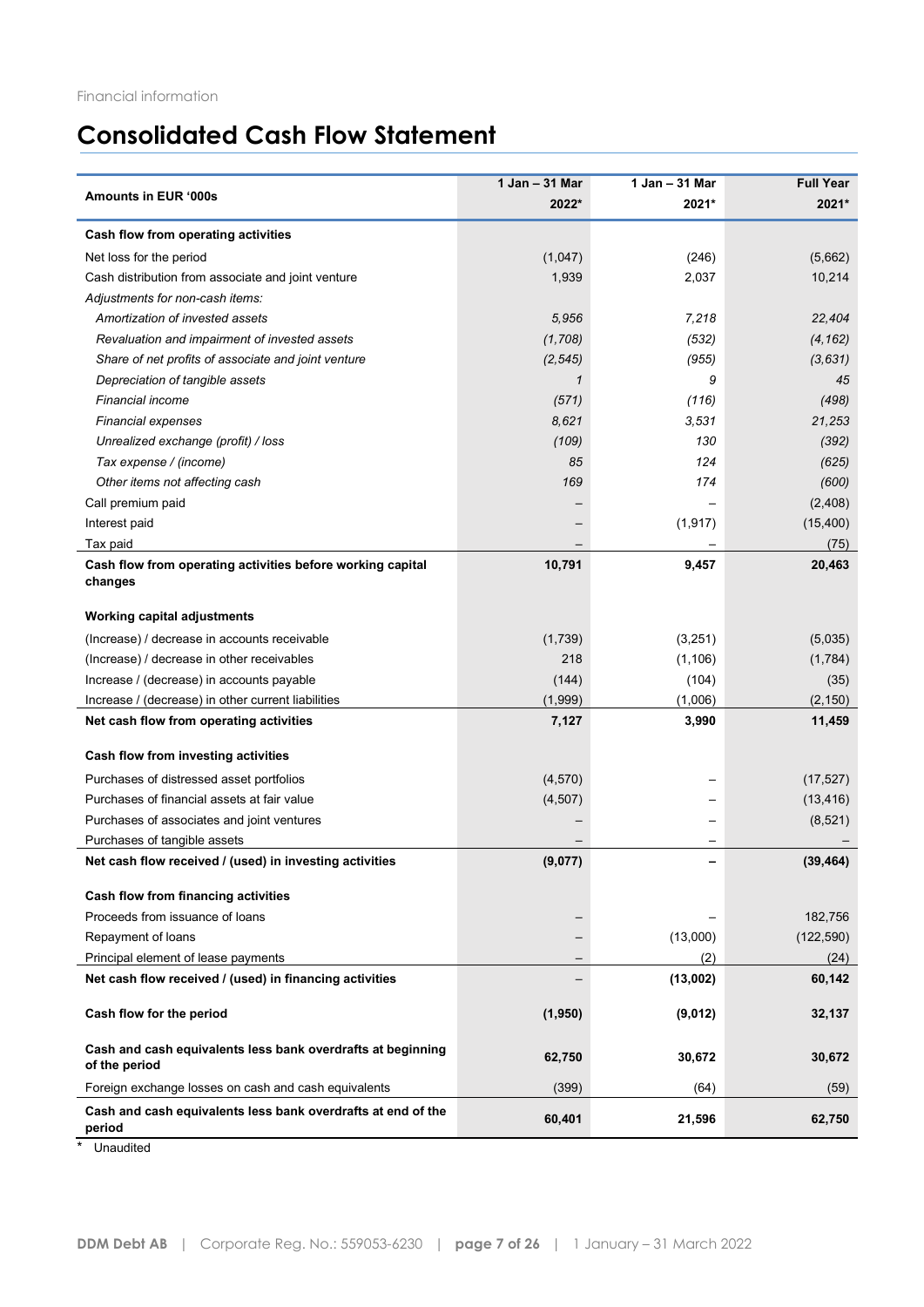# **Consolidated Statement of Changes in Equity**

| Amounts in EUR '000s                                                                          | Share capital | <b>Other reserves</b> | <b>Retained earnings</b><br>incl. net (loss) /<br>profit for the period | <b>Total equity</b> |
|-----------------------------------------------------------------------------------------------|---------------|-----------------------|-------------------------------------------------------------------------|---------------------|
| Balance at 1 January 2021                                                                     | 54            | 2,697                 | 19,088                                                                  | 21,839              |
| Net loss for the period                                                                       |               |                       | (246)                                                                   | (246)               |
| Other comprehensive income / (loss)                                                           |               |                       |                                                                         |                     |
| Currency translation differences                                                              |               | (2)                   |                                                                         | (2)                 |
| Share of other comprehensive income of<br>associates accounted for using the equity<br>method |               | 433                   |                                                                         | 433                 |
| Total comprehensive income / (loss)                                                           |               | 431                   | (246)                                                                   | 185                 |
|                                                                                               |               |                       |                                                                         |                     |
| Transactions with owners                                                                      |               |                       |                                                                         |                     |
| <b>Total transactions with owners</b>                                                         |               |                       |                                                                         |                     |
| Balance at 31 March 2021*                                                                     | 54            | 3,128                 | 18,842                                                                  | 22,024              |
|                                                                                               |               |                       |                                                                         |                     |
| Balance at 1 January 2022                                                                     | 54            | (33)                  | 13,426                                                                  | 13,447              |
| Net loss for the period                                                                       |               |                       | (1,047)                                                                 | (1,047)             |
| <b>Other comprehensive loss</b>                                                               |               |                       |                                                                         |                     |
| Currency translation differences                                                              |               | (70)                  |                                                                         | (70)                |
| <b>Total comprehensive loss</b>                                                               |               | (70)                  | (1,047)                                                                 | (1, 117)            |
|                                                                                               |               |                       |                                                                         |                     |
| Transactions with owners                                                                      |               |                       |                                                                         |                     |
| <b>Total transactions with owners</b>                                                         |               |                       |                                                                         |                     |
| Balance at 31 March 2022*                                                                     | 54            | (103)                 | 12,379                                                                  | 12,330              |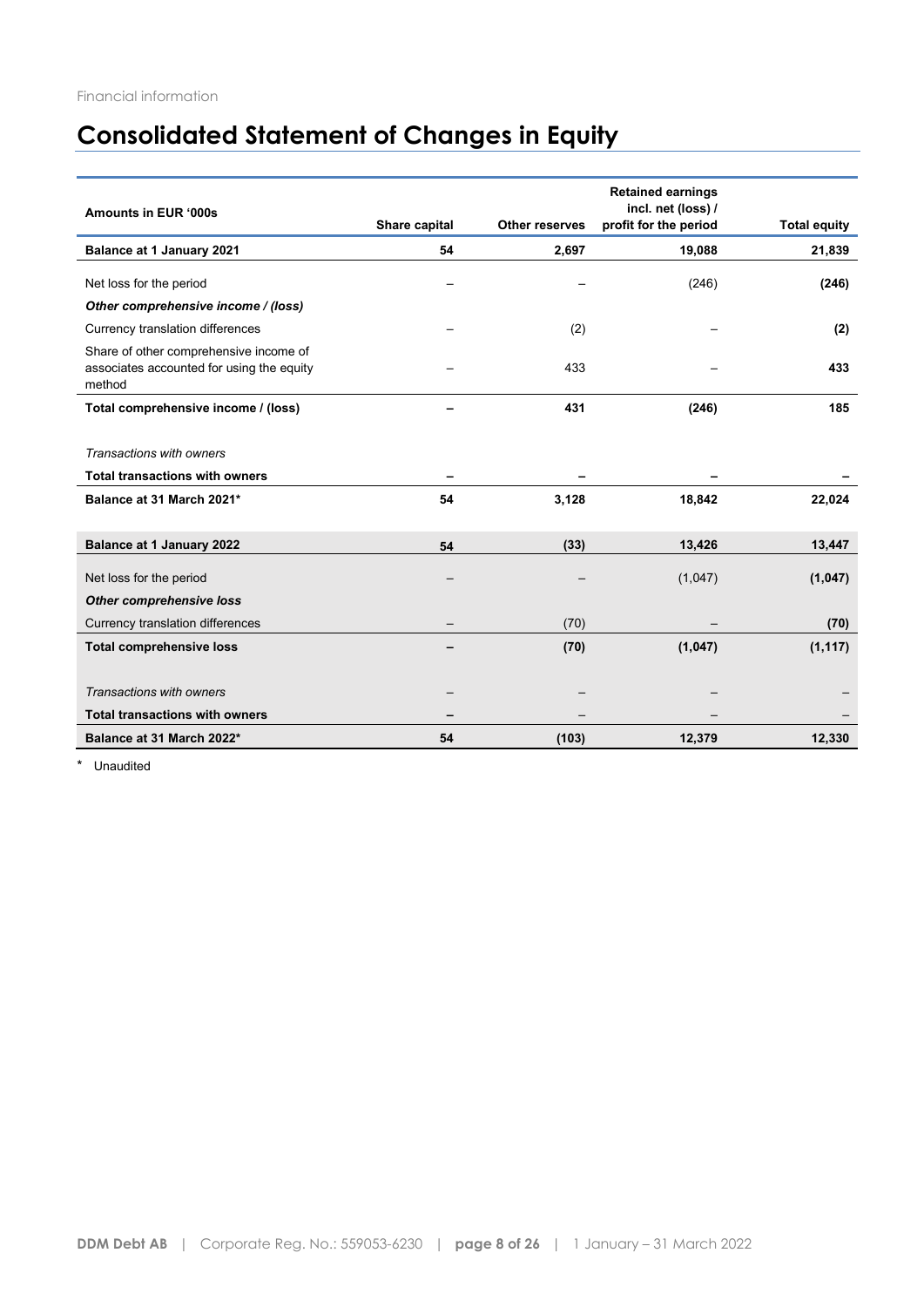# **Parent Company – Income Statement**

|                                   | 1 Jan - 31 Mar           | 1 Jan - 31 Mar | <b>Full Year</b> |
|-----------------------------------|--------------------------|----------------|------------------|
| Amounts in EUR '000s              | 2022*                    | 2021*          | 2021             |
| Revenue                           |                          |                |                  |
| Personnel expenses                |                          | (201)          | (534)            |
| Consulting expenses               | (25)                     | (26)           | (273)            |
| Other operating expenses          | (14)                     | (69)           | (176)            |
| Depreciation of tangible assets   |                          | -              | (1)              |
| <b>Operating loss</b>             | (39)                     | (296)          | (984)            |
| <b>Financial income</b>           | 5,459                    | 3,263          | 16,329           |
| Financial expenses                | (5, 169)                 | (3, 161)       | (18, 431)        |
| Unrealized exchange loss          |                          | (8)            | (11)             |
| Realized exchange profit / (loss) |                          | 1              | (5)              |
| Net financial income / (expense)  | 290                      | 95             | (2, 118)         |
| Profit / (loss) before income tax | 251                      | (201)          | (3, 102)         |
| Tax expense                       | $\overline{\phantom{0}}$ | —              |                  |
| Profit / (loss) for the period    | 251                      | (201)          | (3, 102)         |

\* Unaudited

# **Parent Company – Statement of Comprehensive Income**

|                                                                | 1 Jan - 31 Mar | $1$ Jan $-$ 31 Mar | <b>Full Year</b> |
|----------------------------------------------------------------|----------------|--------------------|------------------|
| Amounts in EUR '000s                                           | 2022*          | 2021*              | 2021             |
| Net profit / (loss) for the period                             | 251            | (201)              | (3, 102)         |
|                                                                |                |                    |                  |
| Other comprehensive income for the period, net of tax          |                |                    |                  |
| Items that will not be reclassified to profit or loss          |                | -                  |                  |
| Items that may subsequently be reclassified to profit or loss  |                |                    |                  |
|                                                                |                |                    |                  |
| Total other comprehensive income for the period, net of<br>tax |                | -                  |                  |
| Total comprehensive income / (loss) for the period             | 251            | (201)              | (3, 102)         |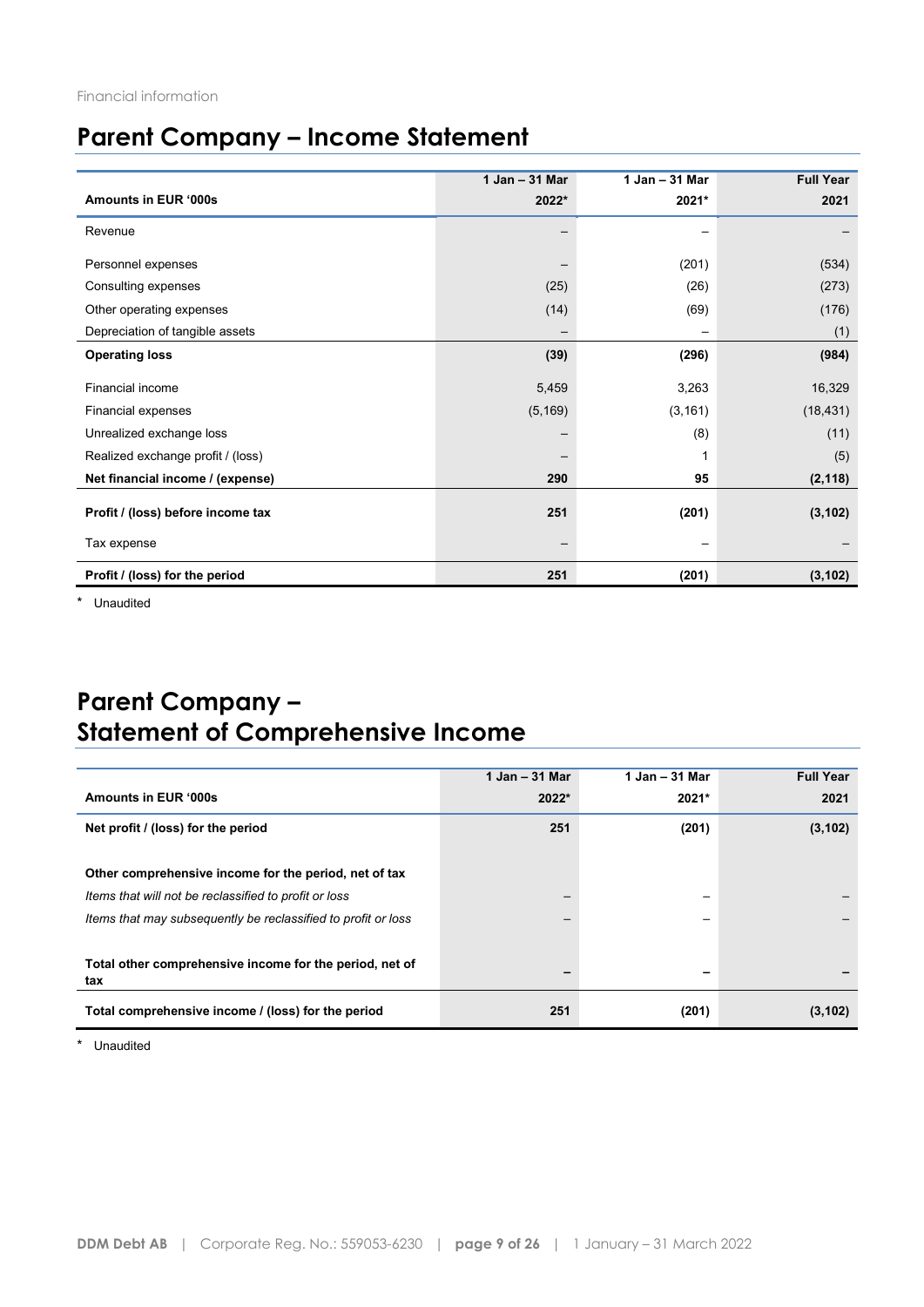# **Parent Company – Balance Sheet**

| <b>Amounts in EUR '000s</b>                                    | <b>Notes</b>   | 31 March<br>2022* | 31 December<br>2021 |
|----------------------------------------------------------------|----------------|-------------------|---------------------|
| <b>ASSETS</b>                                                  |                |                   |                     |
| Current assets                                                 |                |                   |                     |
| Cash and cash equivalents                                      |                | 3,359             | 3,453               |
| Prepaid expenses                                               |                | 10                | $12 \overline{ }$   |
| Other receivables                                              |                | 1,401             | 1,402               |
| Accrued interest from other group companies                    |                | 11,177            | 5,779               |
| <b>Total current assets</b>                                    |                | 15,947            | 10,646              |
| Non-current assets                                             |                |                   |                     |
| Receivables from other group companies                         |                | 5,936             | 5,936               |
| Loans to other group companies                                 | $\overline{2}$ | 212,625           | 212,825             |
| Accrued interest from other group companies                    |                | 1,126             | 1,071               |
| Participations in other group companies                        | 11             | 9,478             | 9,478               |
| Other non-current assets                                       |                | 309               | 303                 |
| Tangible assets                                                | 5              | $\overline{2}$    | 2                   |
| <b>Total non-current assets</b>                                |                | 229,476           | 229,615             |
| <b>TOTAL ASSETS</b>                                            |                | 245,423           | 240,261             |
| <b>SHAREHOLDERS' EQUITY AND LIABILITIES</b>                    |                |                   |                     |
| Shareholders' equity                                           |                |                   |                     |
| Share capital                                                  |                | 54                | 54                  |
| Retained earnings including net profit / (loss) for the period |                | 11,213            | 14,064              |
| Total shareholders' equity                                     |                | 11,267            | 11,016              |
| <b>Current liabilities</b>                                     |                |                   |                     |
| Accounts payable                                               |                | 26                | 54                  |
| Accrued expenses and deferred income                           |                | 155               | 167                 |
| <b>Tax liabilities</b>                                         |                | 85                | 103                 |
| Accrued interest                                               |                | 11,290            | 6,559               |
| <b>Total current liabilities</b>                               |                | 11,556            | 6,883               |
| Non-current liabilities                                        |                |                   |                     |
| Payables to other group companies                              |                | 1,324             | 1,324               |
| Loans and borrowings                                           | 10             | 183,690           | 183,452             |
| Loans from other group companies, subordinated                 | 2              | 37,586            | 37,586              |
| <b>Total non-current liabilities</b>                           |                | 222,600           | 222,362             |
| TOTAL SHAREHOLDERS' EQUITY AND LIABILITIES                     |                | 245,423           | 158,303             |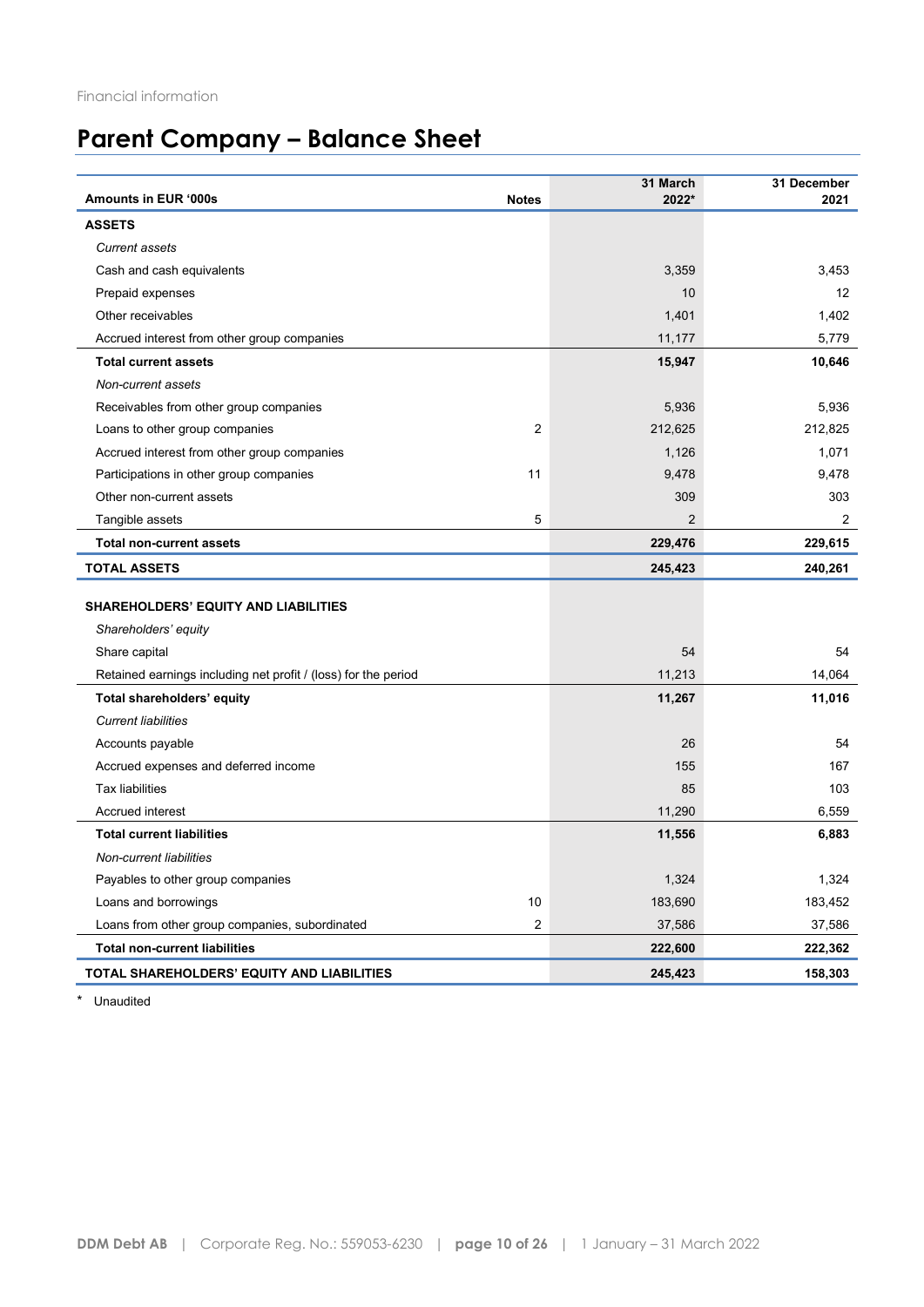# **Parent Company – Cash Flow Statement**

|                                                                              | 1 Jan - 31 Mar    | 1 Jan - 31 Mar | <b>Full Year</b> |
|------------------------------------------------------------------------------|-------------------|----------------|------------------|
| Amounts in EUR '000s                                                         | 2022*             | 2021*          | 2021*            |
| Cash flow from operating activities                                          |                   |                |                  |
| Profit / (loss) for the period                                               | 251               | (201)          | (3, 102)         |
| Adjustments for non-cash items:                                              |                   |                |                  |
| Depreciation of tangible assets                                              |                   |                | 1                |
| Financial income                                                             | (5, 459)          | (3, 263)       | (16, 329)        |
| <b>Financial expenses</b>                                                    | 5,169             | 3,161          | 18,431           |
| Unrealized exchange loss                                                     |                   | 8              | 11               |
| Other items not affecting cash                                               | (18)              | 105            | 111              |
| Call premium paid                                                            |                   |                | (2,408)          |
| Interest paid                                                                |                   | (1, 917)       | (15, 400)        |
| Interest received                                                            |                   | 1,900          | 20,132           |
| Cash flow from operating activities before working capital<br>changes        | (57)              | (207)          | 1,447            |
| <b>Working capital adjustments</b>                                           |                   |                |                  |
| Increase / (decrease) in other receivables                                   | 3                 | (22)           | (12)             |
| Increase / (decrease) in accounts payable                                    | (28)              | (40)           | (135)            |
| Increase / (decrease) in other current liabilities                           | (12)              | (7)            | (105)            |
| Net cash flow from operating activities                                      | (94)              | (276)          | 1,195            |
|                                                                              |                   |                |                  |
| Cash flow from investing activities                                          |                   |                |                  |
| Loans to group companies                                                     |                   |                | (205,000)        |
| Repayment of loans to group companies                                        |                   | 13,000         | 146,586          |
| Net cash flow received / (used) in investing activities                      |                   | 13,000         | (58, 414)        |
| Cash flow from financing activities                                          |                   |                |                  |
| Proceeds from issuance of loans                                              |                   |                | 182,756          |
| Repayment of loans                                                           |                   | (13,000)       | (122, 590)       |
| Net cash flow received / (used) in financing activities                      |                   | (13,000)       | 60,166           |
|                                                                              |                   |                |                  |
| Cash flow for the period                                                     | (94)              | (276)          | 2,947            |
| Cash and cash equivalents less bank overdrafts at<br>beginning of the period | 3,453             | 521            | 521              |
| Foreign exchange losses on cash and cash equivalents                         | $\qquad \qquad -$ | (7)            | (15)             |
| Cash and cash equivalents less bank overdrafts at end of<br>the period       | 3,359             | 238            | 3,453            |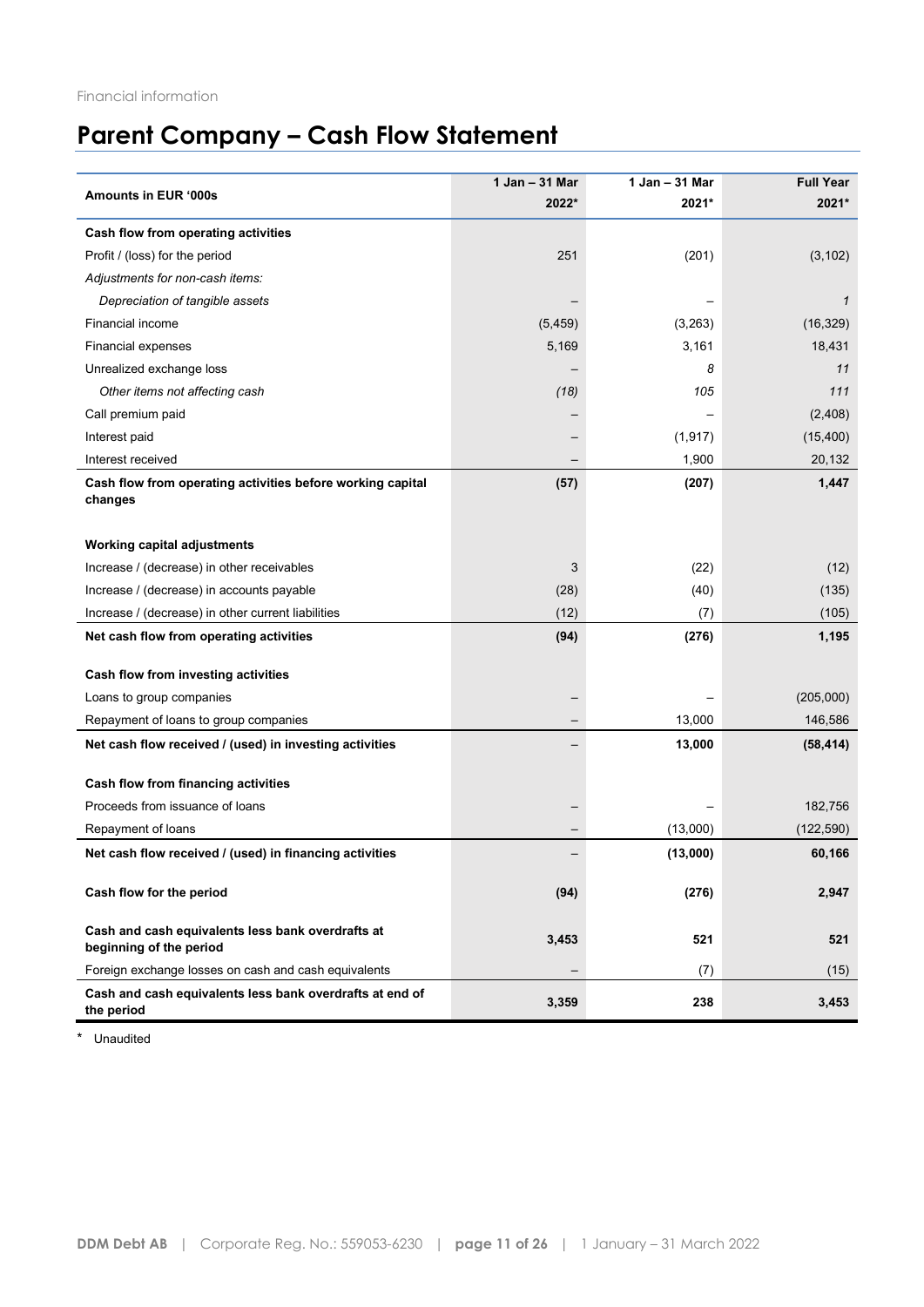# **Parent Company – Statement of Changes in Equity**

|                                       |               | <b>Retained earnings</b><br>incl. net profit / (loss) |                     |
|---------------------------------------|---------------|-------------------------------------------------------|---------------------|
| Amounts in EUR '000s                  | Share capital | for the period                                        | <b>Total equity</b> |
| Balance at 1 January 2021             | 54            | 14,064                                                | 14,118              |
|                                       |               |                                                       |                     |
| Net profit for the period             |               | (201)                                                 | (201)               |
| Other comprehensive income            |               |                                                       |                     |
| Total comprehensive income            | -             | (201)                                                 | (201)               |
|                                       |               |                                                       |                     |
| Transactions with owners              |               |                                                       |                     |
| <b>Total transactions with owners</b> |               |                                                       |                     |
| Balance at 31 March 2021*             | 54            | 13,863                                                | 13,917              |
|                                       |               |                                                       |                     |
| <b>Balance at 1 January 2022</b>      | 54            | 10,962                                                | 11,016              |
|                                       |               |                                                       |                     |
| Net profit for the period             |               | 251                                                   | 251                 |
| Other comprehensive profit            |               |                                                       |                     |
| <b>Total comprehensive profit</b>     |               | 251                                                   | 251                 |
|                                       |               |                                                       |                     |
| Transactions with owners              |               |                                                       |                     |
| <b>Total transactions with owners</b> |               |                                                       |                     |
|                                       |               |                                                       |                     |
| Balance at 31 March 2022*             | 54            | 11,213                                                | 11,267              |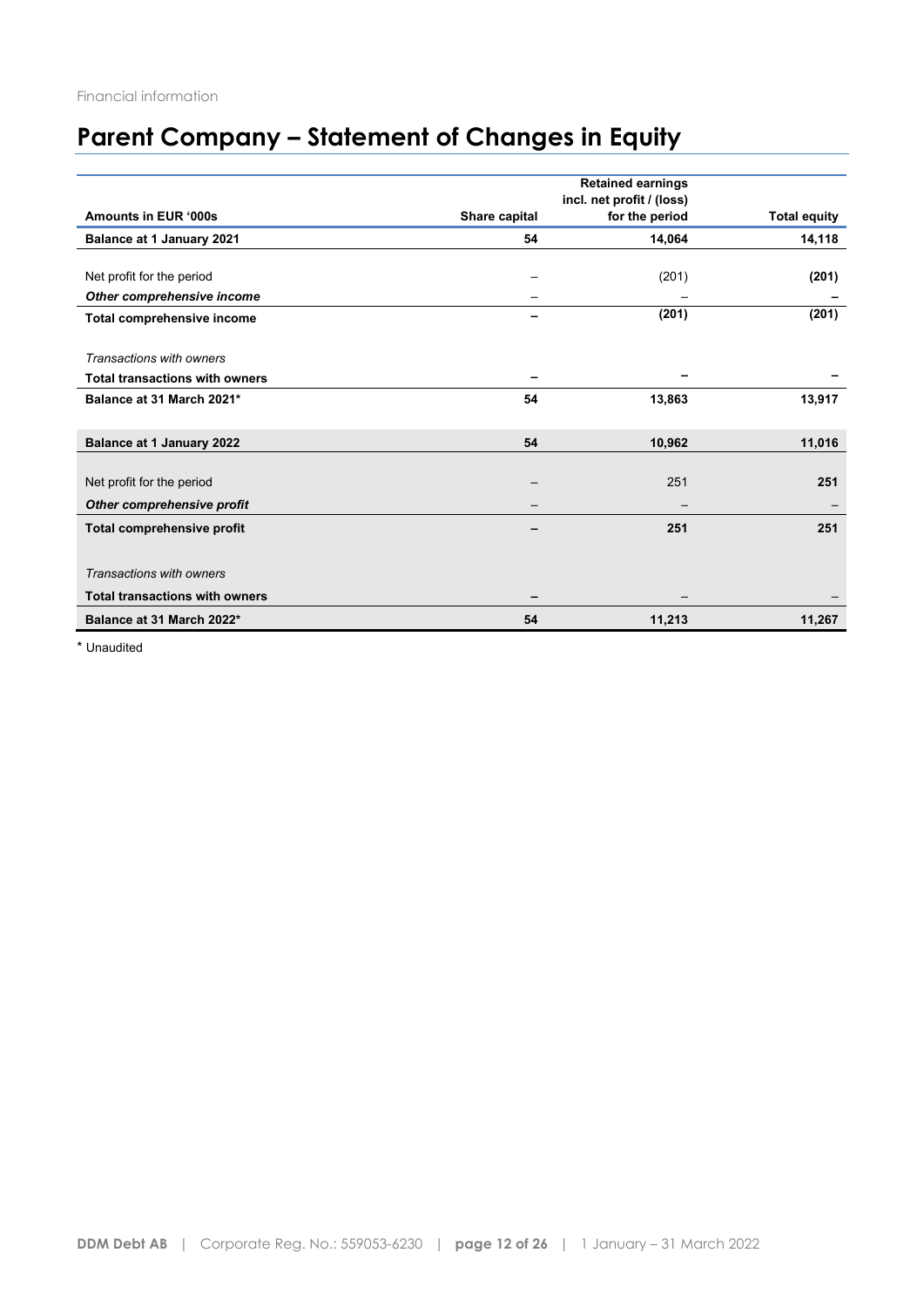# **Notes**

#### **Note 1. General information**

DDM Debt AB (publ) ("DDM Debt" or "the Company") and its subsidiaries (together "the DDM Debt Group" or "the Group") are wholly owned subsidiaries of DDM Holding AG ("DDM"), which is a specialized multinational investor in situations arising out of the general strategic challenges in the European banking markets. This includes investments into assets and companies previously held by financial institutions, including performing and non-performing loans and special situations. DDM strives to create value for its stakeholders by combining significant expertise in financial services, credit underwriting and technology with a focus on operational excellence.

The Company was registered on 3 March 2016, and changed from a private limited liability company to a public limited liability company on 26 May 2016. The Company has registered offices in Stockholm, Sweden and its Swedish Corporate ID No. is 559053-6230. The address of the main office and postal address is Strandvägen 7A, 114 51 Stockholm, Sweden. DDM Debt is a wholly owned subsidiary of DDM Finance AB ("DDM Finance"), Stockholm, Sweden, being a wholly owned subsidiary of DDM Group AG, Zug, Switzerland. The indirect ultimate parent company is DDM Group Finance S.A, a Luxembourg registered company owning 95.2% of the shares in DDM Holding AG at 31 March 2022.

DDM Debt acts to directly or indirectly manage, acquire or invest in credits and/or loan portfolios, to on-lend or invest funds in group companies who directly or indirectly manage, acquire or invest in credits and/or loan portfolios and conduct related activities, to incur financing for its business and to conduct related activities. DDM Group AG acts as the investment manager and makes all decisions regarding investments and allocation of resources.

#### **Note 2. Basis of preparation**

This interim report has been prepared in compliance with IAS 34 Interim Financial Reporting and the Swedish Annual Accounts Act. The consolidated financial statements have been prepared in compliance with International Financial Reporting Standards (IFRS) as endorsed by the EU, the Swedish Annual Accounts Act and RFR 1 Supplementary Accounting Rules for Groups issued by RFR, the Swedish Financial Reporting Board. The Parent Company's financial statements have been prepared in compliance with the Annual Accounts Act (ÅRL 1995:1554) and RFR 2 Accounting for Legal Entities and applicable statements. The instances in which the Parent Company applies accounting principles differing from those of the Group are provided separately at the end of this section on accounting principles.

The accounting policies that are most critical to the Group and Parent Company are stated in DDM Debt AB's Annual Report for 2021, which also contains a description of the material risks and uncertainties facing the Parent Company and the Group.

In addition to the financial measures defined in IFRS, certain key figures, which qualify as alternative performance measures (APMs) are presented to reflect the underlying business performance and enhance comparability from period to period. These APMs should not be considered as a substitute for measures defined under IFRS. Please refer to page 25 for a reconciliation of alternative performance measures including adjusted gross collections, adjusted net collections, adjusted cash EBITDA and adjusted net loss for the period.

All amounts are reported in thousands of Euros (EUR k), unless stated otherwise. Rounding differences may occur. Figures in tables and comments may be rounded.

#### *Subsidiaries*

Subsidiaries are all entities (including special purpose entities) over which DDM Debt has control. DDM Debt controls an entity when it is exposed to, or has rights to, variable returns from its involvement with the entity and has the ability to affect those returns through its power to direct the activities of the entity.

Subsidiaries are fully consolidated from the date on which control is transferred to the group and are de-consolidated from the date on which control ceases. Intercompany transactions, balances, and unrealized gains on transactions between group companies are eliminated.

|                                   | Consolidation      |                 | 31 March | 31 December |
|-----------------------------------|--------------------|-----------------|----------|-------------|
| <b>Subsidiaries</b>               | method             | <b>Domicile</b> | 2022     | 2021        |
| <b>DDM Invest III AG</b>          | Fully consolidated | Switzerland     | 100%     | 100%        |
| DDM Mergeco AG                    | Fully consolidated | Switzerland     | 100%     | 100%        |
| DDM Invest V d.o.o.               | Fully consolidated | Slovenia        | 100%     | 100%        |
| DDM Invest VII d.o.o.             | Fully consolidated | Slovenia        | 100%     | 100%        |
| DDM Debt Management d.o.o Beograd | Fully consolidated | Serbia          | 100%     | 100%        |
| DDM Debt Romania S.R.L            | Fully consolidated | Romania         | 100%     | 100%        |
| DDM REO Adria d.o.o.              | Fully consolidated | Croatia         | 100%     | 100%        |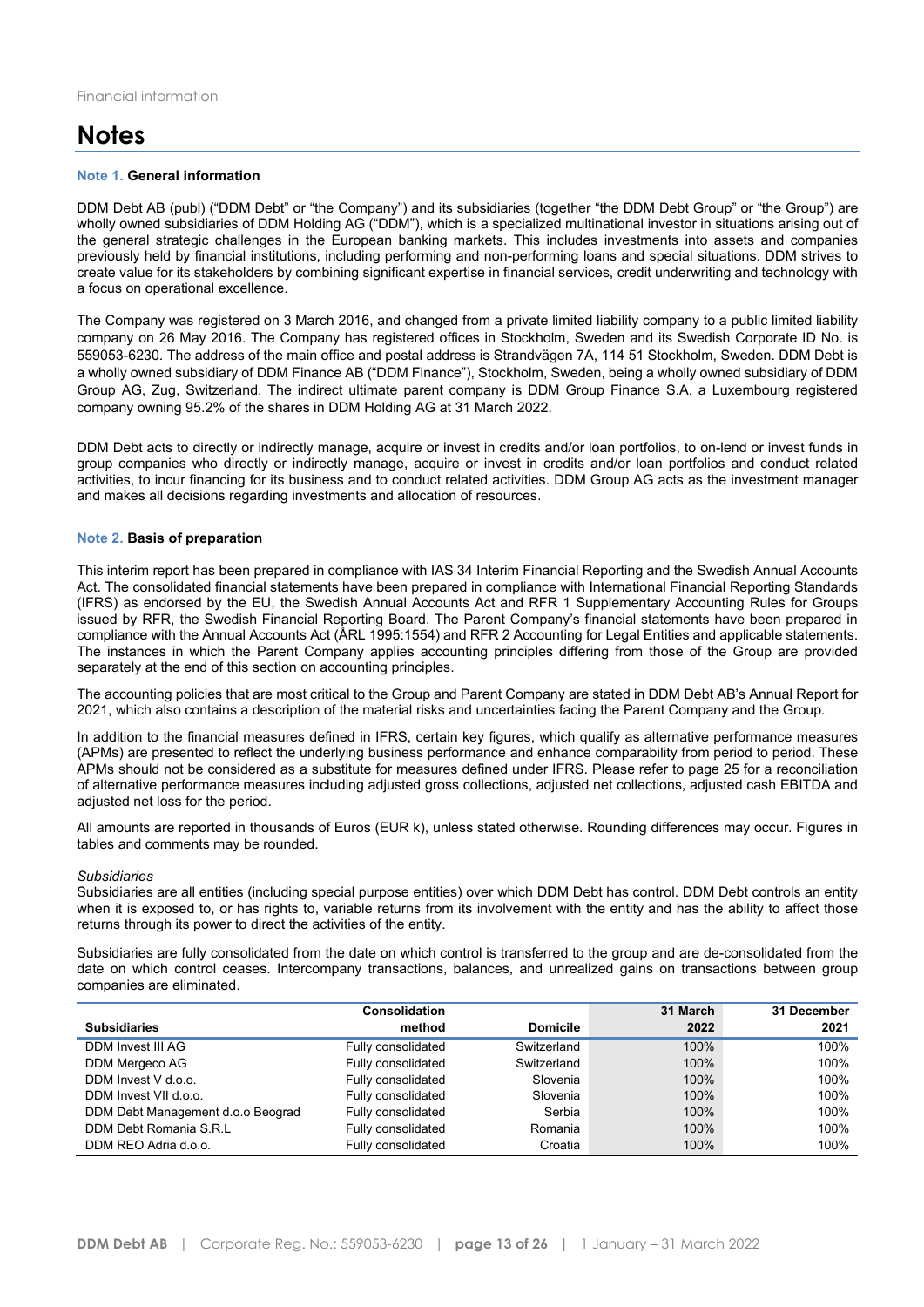## *Note 2. Basis of preparation… continued*

#### *Joint ventures*

The Company applies IFRS 11 Joint Arrangements, where the DDM Debt Group, together with one or several parties have joint control over an arrangement in accordance with a shareholder agreement. The DDM Debt Group's joint arrangement with B2Holding where each party holds 50% of the share capital and voting rights of CE Partner S.à r.l. and CE Holding Invest S.C.S (the "Joint Venture") is classified as a joint venture, as the DDM Debt Group is entitled to 50% of the net assets of the Joint Venture rather than having a direct entitlement to assets and responsibility for liabilities. The equity method is applied when accounting for the joint venture. Under the equity method of accounting the investment is recognized at cost and subsequently adjusted to the DDM Debt Group's 50% share of the change in the net assets of the Joint Venture since the acquisition date.

The consolidated income statement includes the DDM Debt Group's share of earnings, and this is reported under Share of net profits / (losses) of joint venture. Dividends received from the joint venture are not recognized in the income statement and instead reduce the carrying value of the investment. The equity method is applied from the date joint control arises until the time it ceases, or if the joint venture becomes a subsidiary. Upon loss of joint control over the joint venture, and as such the equity method ceases, the Company measures and recognizes any difference between the carrying amount of the investment in the joint venture with the fair value of the remaining investment and/or proceeds from disposal which is recognized as gain or loss directly in the income statement. The financial statements of the Joint Venture are prepared for the same reporting period as the Company.

|                         | Consolidation |            | 31 March | 31 December |
|-------------------------|---------------|------------|----------|-------------|
| <b>Joint Ventures</b>   | method        | Domicile   | 2022     | 2021        |
| CE Partner S.à.r.l.     | Equity method | Luxembourg | 50%      | 50%         |
| CE Holding Invest S.C.S | Equity method | Luxembourg | 50%      | 50%         |

#### *Associates*

Associates are all entities over which DDM Debt has significant influence but not control or joint control. This is generally the case where the group holds between 20% and 50% of the voting rights. Interests in associates are accounted for using the equity method. The carrying amount (including goodwill) of equity accounted investments is tested annually for impairment.

#### *Financial assets at fair value*

Equity-traded instruments and other investments that do not meet the criteria under IFRS 9 of cash flows consisting solely of payments of principle and interest (SPPI) and Hold to collect for being measured at amortised cost nor elected at FVTOCI are measured at fair value through profit or loss (FVTPL).

Financial assets held at FVTPL are initially recognised and subsequently measured at fair value at the end of each reporting period, with any fair value gains or losses recognised through financial income or expenses respectively in the consolidated income statement. Dividends or any interest earned on the financial assets are included within interest income.

During 2021, the DDM Debt Group acquired a 5% stake in Borgosesia S.p.A. ("Borgosesia"), an Italian investment platform specialized in secured non-performing loans and special situations measured at a closing share price of EUR 0.73/share at 31 March 2022 (31 December 2021: EUR 0.62/share), which resulted in a fair value gain of EUR 0.3m being recognized through financial income in the consolidated income statement during Q1 2022. The investment in Addiko Bank AG was reclassified from investment in associates in the prior year and measured at a closing share price of EUR 11.90/share at 31 March 2022 (31 December 2021: EUR 13.65/share), which resulted in a fair value loss of EUR 3.4m being recognized through financial expense in the consolidated income statement during Q1 2022. During 2021, the DDM Debt Group also invested into a total of EUR 15.8m of pre-IPO convertible bonds in Omnione S.A ("Omnio"), a leading innovator in Banking-as-a-Service measured at cost within financial assets at fair value level 3, which are due to mature in accordance with the terms of the pre-IPO convertible bonds on 31 December 2024 accruing at an annual rate of 2% cash interest and 6% Payment-in-Kind ("PIK"), including convertibility rights into ordinary shares of Omnio. In addition, EUR 7.9m was invested in Omnio during 2021 which is expected to be received by 31 December 2024 in line with the maturity of the pre-IPO convertible bonds accruing at an annual rate of 15% PIK. During 2022, the DDM Debt Group invested EUR 4.5m into a special purpose acquisition company that is located in Sweden.

#### **Note 3. Currency translation**

All entities prepare their financial statements in their functional currency. At 31 March 2022 all fully consolidated group entities have EUR as their functional currency, except for DDM Debt Management d.o.o Beograd, which has Serbian Dinar (RSD) as its functional currency, DDM Debt Romania S.R.L, which has Romanian leu (RON) as its functional currency and DDM REO Adria d.o.o. which has Croatia Kuna (HRK) as its functional currency.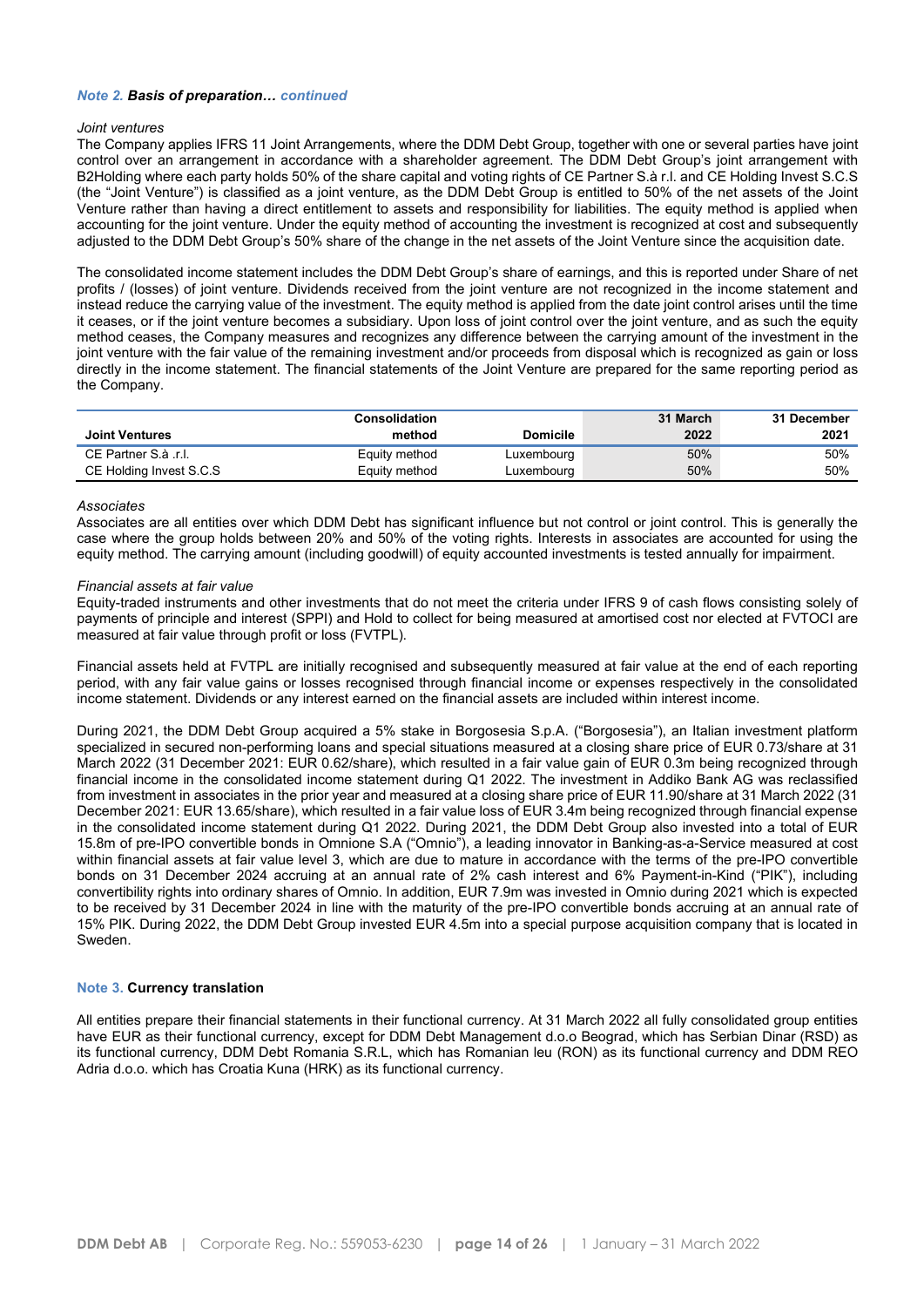#### **Note 4. Revenue on invested assets by region**

Revenue on invested assets is the net amount of the cash collections (net of direct collection costs), amortization, revaluation and impairment of invested assets. Revenue from management fees related to revenue received from third parties where the DDM Debt Group managed the operations of these assets but did not own 100% of the portfolio.

Gross collections are comprised of cash collections from the distressed asset portfolios held by the DDM Debt Group, before commission and fees to third parties. The gross amount of cash collected is recorded as "Gross collections" within the line "Interest income on invested assets" in the consolidated income statement. The DDM Debt Group discloses the alternative performance measure "Gross collections" in the notes separately, as it is a common measure to monitor the performance of portfolios in the debt purchasing industry.

Net collections is comprised of gross collections from the distressed asset portfolios held by the DDM Debt Group, minus commission and fees to third parties. The net amount of cash collected is recorded as "Net collections" within the line "Interest income on invested assets" in the consolidated income statement. The DDM Debt Group discloses the alternative performance measure "Net collections" in the notes separately, as it is an important measurement for the DDM Debt Group to monitor the performance of the portfolios and measure the cash available for operating expenses and to service its debt. The DDM Debt Group believes that disclosing net collections as a separate performance measure in the notes improves the transparency and understanding of the DDM Debt Group's financial statements and performance, meeting the expectations of its investors.

| Amounts in EUR '000s                                                    | 1 Jan - 31 Mar | 1 Jan - 31 Mar | <b>Full Year</b> |
|-------------------------------------------------------------------------|----------------|----------------|------------------|
|                                                                         | 2022           | 2021           | 2021             |
| <b>Gross collections</b>                                                | 11,728         | 12,650         | 40,344           |
| Collection and commission expenses                                      | (1,778)        | (971)          | (3,952)          |
| Net collections by country:                                             |                |                |                  |
| Croatia                                                                 | 5,213          | 6,961          | 18,104           |
| Slovenia                                                                | 1,103          | 1,287          | 3,837            |
| Romania                                                                 | 1,027          | 652            | 5,068            |
| Hungary                                                                 | 1,010          | 895            | 3,802            |
| Poland                                                                  | 688            |                | 481              |
| Greece                                                                  | 476            |                | 952              |
| Czech Republic                                                          | 403            | 1,011          | 3,430            |
| Serbia                                                                  | 29             | 594            | 330              |
| Slovakia                                                                |                | 3              | 34               |
| Bosnia                                                                  |                | 276            | 354              |
| <b>Net collections</b>                                                  | 9,950          | 11,679         | 36,392           |
| Interest income                                                         | 611            |                | 998              |
| Amortization of invested assets                                         | (5,956)        | (7, 218)       | (22, 404)        |
| Interest income on invested assets before revaluation and<br>impairment | 4,605          | 4,461          | 14,986           |
| Revaluation of invested assets                                          | 1,708          | 532            | 4,162            |
| Impairment of invested assets                                           |                |                |                  |
| Revenue on invested assets                                              | 6,313          | 4,993          | 19,148           |
| Share of net profits of associate and joint venture                     | 2,545          | 955            | 3,631            |
| Revenue from management fees                                            |                |                | 100              |

The chief operating decision maker of DDM reviews the financial outcome as a whole. Analysis is performed on a portfolio-byportfolio basis, but the chief operating decision maker reviews the outcome of the group as a whole. Each portfolio is not considered to be an identifiable segment and the Group reports segment on an entity basis, i.e. one operating segment. The Group discloses information regarding net collections based on its key geographic areas.

#### *Interest income*

During 2021, the DDM Debt Group invested into a total of EUR 15.8m of pre-IPO convertible bonds in Omnione S.A ("Omnio"), a leading innovator in Banking-as-a-Service measured at cost within financial assets at fair value level 3, which are due to mature in accordance with the terms of the pre-IPO convertible bonds on 31 December 2024 accruing at an annual rate of 2% cash interest and 6% Payment-in-Kind ("PIK"), including convertibility rights into ordinary shares of Omnio. In addition, EUR 7.9m was invested in Omnio during 2021 which is expected to be received by 31 December 2024 in line with the maturity of the pre-IPO convertible bonds accruing at an annual rate of 15% PIK. Interest income from Omnio to the DDM Debt Group amounted to EUR 0.6m (Q1 2021: EUR nil, FY 2021: 1.0m) which has been recognized in interest income during the period.

#### *Share of net profits of associate and joint venture*

The results for the period up to 17 December 2021 include EUR 1.4m of share of net profits of the associate in the income statement and EUR 0.3m of share of other comprehensive income of associates accounted for using the equity method in other comprehensive income. On 17 December 2021, the investment in Addiko Bank was reclassified from investment in associates to financial assets at fair value and measured at a closing share price of EUR 13.65/share on 31 December 2021.

The results for Q1 2022 include EUR 2.5m (Q1 2021: EUR 0.2m and FY 2021: EUR 2.3m) from share of net profits of joint venture accounted for using the equity method in accordance with IFRS.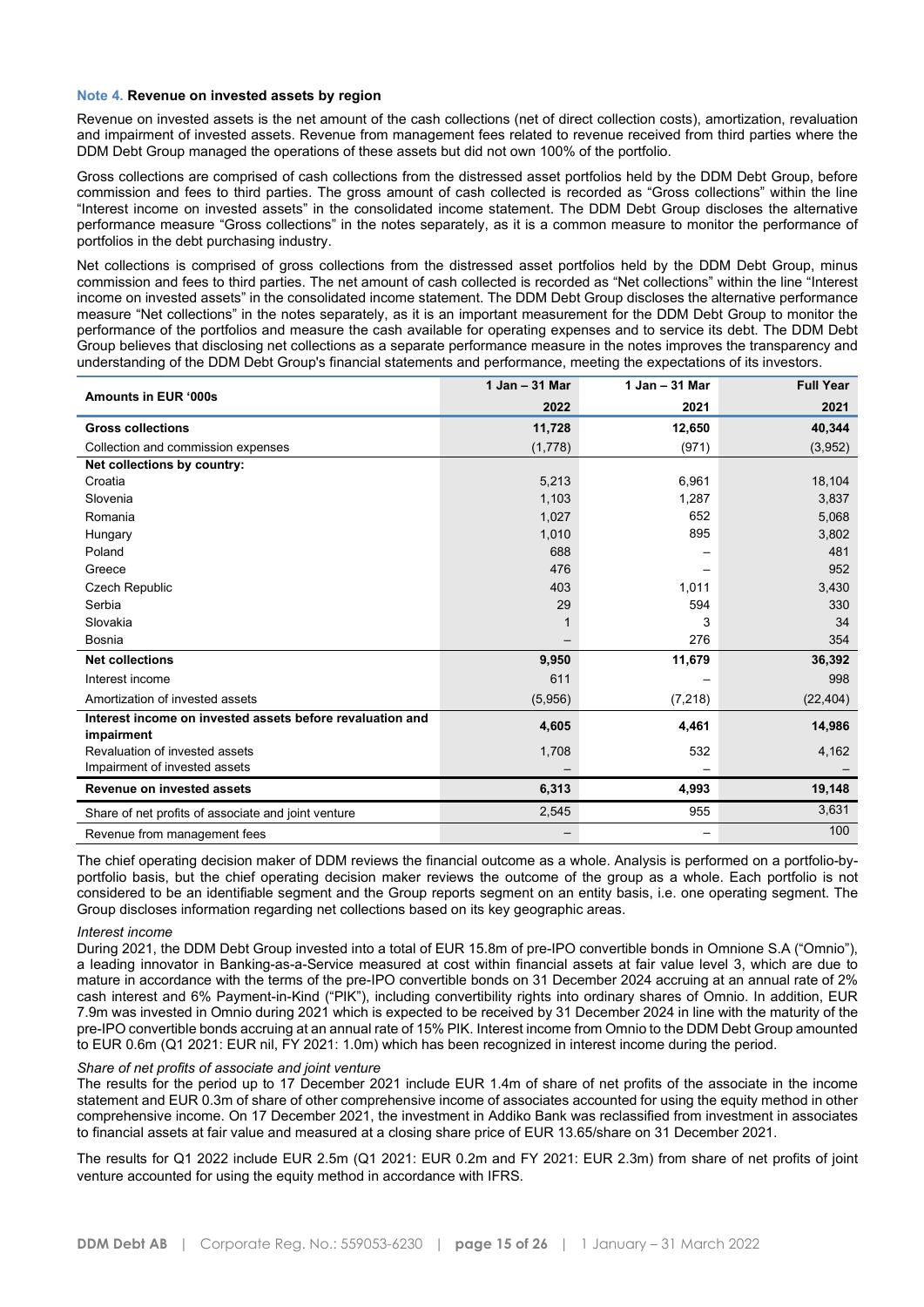#### **Note 5. Tangible assets**

Tangible assets are stated at cost less accumulated depreciation and accumulated impairment losses. Cost includes expenditures that are directly attributable to the acquisition of the asset. Subsequent costs are included in the asset's carrying amount or recognized as a separate asset as appropriate only when it is probable that future economic benefits associated with the item will flow to the DDM Debt Group and the cost can be measured reliably. Repairs and maintenance costs are charged to the income statement during the period in which they are incurred.

The major categories of tangible assets are depreciated on a straight-line basis as follows:

| Furniture         | 5 years |
|-------------------|---------|
| Computer hardware | 5 years |

The DDM Debt Group distributes the amount initially recognized for a tangible asset between its significant components and depreciates each component separately. The carrying amount of a replaced component is derecognized when replaced. The residual value method of amortization and the useful lives of the assets are reviewed annually and adjusted if appropriate. Impairment and gains and losses on disposals of tangible assets are included in other operating expenses.

#### **Note 6. Distressed asset portfolios**

The DDM Debt Group invests in distressed asset portfolios, where the receivables are directly against the debtor. The recognition of the acquisition of distressed asset portfolios is based on the DDM Debt Group's own forecast of future cash flows from acquired portfolios. Distressed asset portfolios consist mainly of portfolios of non-performing debts purchased at prices significantly below their principal value. Such assets are classified as non-current assets. Reporting follows the effective interest method, where the carrying value of each portfolio corresponds to the present value of all projected future cash flows discounted by an initial effective interest rate determined on the date the portfolio was acquired, based on the relation between purchase price and the projected future cash flows on the acquisition date. Changes in the carrying value of the portfolios are reported as amortization, revaluation and impairment for the period.

If the fair value of the investment at the acquisition date exceeds the purchase price, the difference results in a "gain on bargain purchase" in the income statement within the line "interest income on invested assets". The gain on bargain purchase relates to the fair value measurement of the investment (purchase price allocation).

The acquisition method of accounting is used to account for all business combinations, the excess of the consideration transferred for the acquisition over the fair value of the net identifiable assets acquired is recorded as goodwill. If those amounts are less than the fair value of the net identifiable assets of the business acquired, the difference is recognized directly in profit or loss as a bargain purchase within the line "other operating income".

Distressed asset portfolios are reported at amortized cost using the effective interest method. The initial effective interest rate is calculated for each portfolio based on its purchase price including transaction costs and estimated cash flows that, based on a probability assessment, are expected to be received from the debtors of the corresponding portfolio net of collection costs. Current cash flow projections are monitored over the course of the year and updated based on, among other things, achieved collection results and macroeconomic information. These scenarios are probability weighted according to their likely occurrence. The scenarios include a central scenario, based on the current economic environment, and upside and downside scenarios. The estimation and application of this forward- looking information requires significant judgement and is subject to appropriate internal governance and scrutiny. If the cash flow projections are revised, the carrying amount is adjusted to reflect actual and revised estimated cash flows. The DDM Debt Group recalculates the carrying amount by computing the present value of estimated future cash flows using the original effective interest rate. Changes in cash flow forecasts are treated symmetrically i.e. both increases and decreases in forecast cash flows affect the portfolios' book value and as a result "Revenue on invested assets". If there is objective evidence that one or more events have taken place that will have a positive impact on the timing or amount of future cash flows, or a negative impact on the timing of future cash flows then this is recorded within the line "Revaluation of invested assets".

The DDM Debt Group assesses at each reporting date whether there is objective evidence that a portfolio is impaired. A portfolio is impaired and impairment losses are incurred only if there is objective evidence of impairment as a result of one or more events that occurred after the initial recognition of the asset (a 'loss event') and that loss event (or events) has an impact on the estimated future cash flows of the portfolio that can be reliably estimated. This is recorded within the line "Impairment of invested assets".

If, in a subsequent period, the amount of the impairment loss decreases and the decrease can be related objectively to an event occurring after the impairment was recognized, the reversal of the previously recognized impairment loss is recognized in the consolidated income statement (within the line "Impairment of invested assets").

If the DDM Debt Group sells a portfolio for a higher or lower amount than its carrying value, the resulting gain or loss on disposal is recognized in the consolidated income statement within the line "Interest income on invested assets".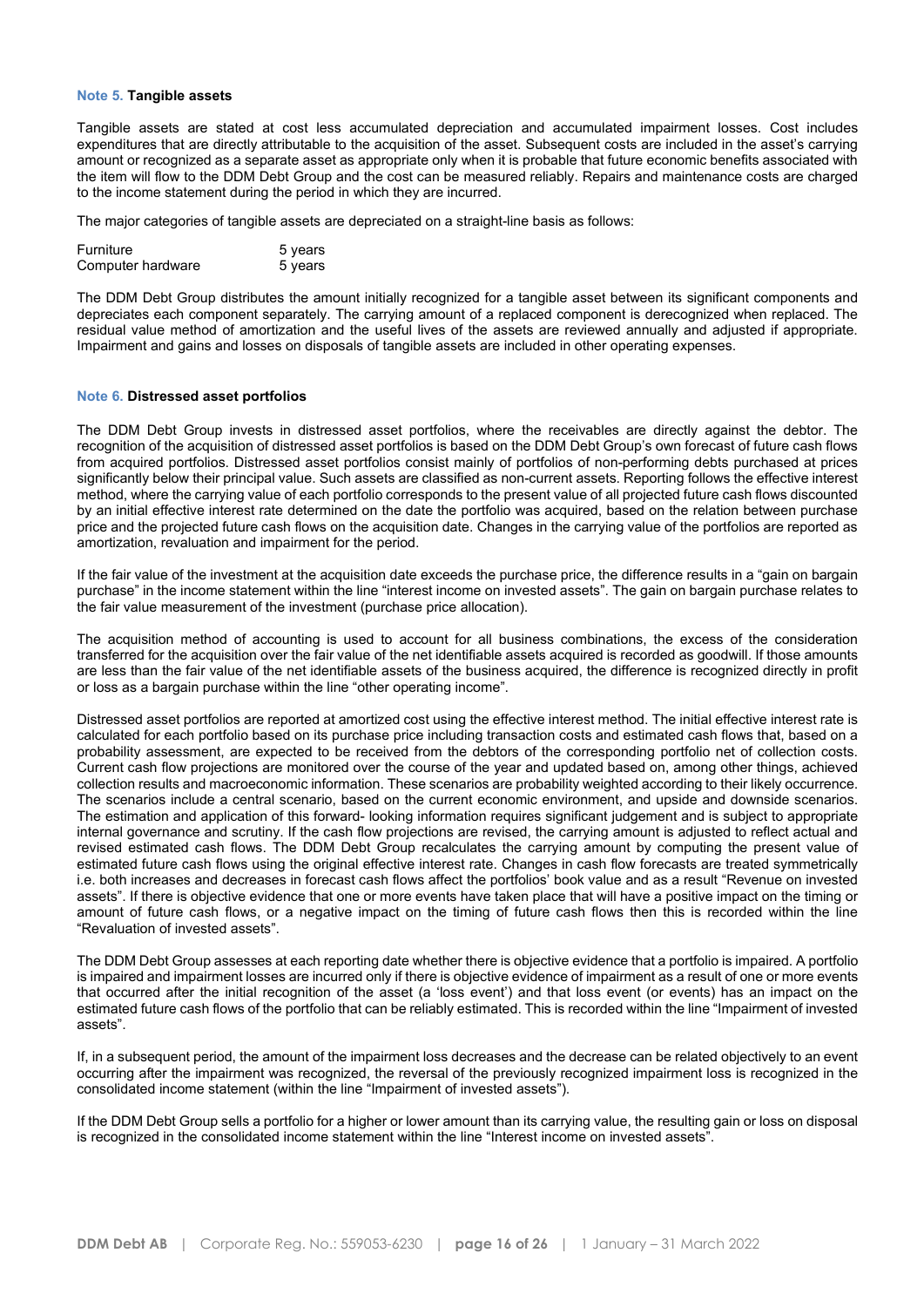### *Note 6. Distressed asset portfolios… continued*

The carrying values of distressed asset portfolios owned by the DDM Debt Group are distributed by currency as follows:

|                  | 31 March | 31 December |
|------------------|----------|-------------|
| <b>EUR '000s</b> | 2022     | 2021        |
| <b>HRK</b>       | 51,875   | 51,179      |
| <b>EUR</b>       | 9,752    | 9,155       |
| <b>HUF</b>       | 6,766    | 7,309       |
| <b>PLN</b>       | 5,569    | 5,781       |
| <b>RON</b>       | 4,900    | 5,279       |
| <b>RSD</b>       | 1,751    | 1,591       |
| CZK              | 69       | 284         |
| Total            | 80,682   | 80,578      |

DDM considers there to be no material differences between the financial asset values in the consolidated balance sheet and their fair value.

# **Note 7. Investment in joint venture**

On 31 May 2019, the DDM Debt Group acquired a distressed asset portfolio containing secured corporate receivables in Croatia through a 50/50 joint venture with B2Holding. As part of the co-investment structure with B2Holding, the DDM Debt Group became 50% owner of the share capital and voting rights of CE Partner S.à r.l. and CE Holding Invest S.C.S. (the "Joint Venture") registered in Luxembourg.

The investment is accounted for using the equity method in accordance with IFRS 11 Joint Arrangements and has changed as follows during the period:

| Investment in joint venture<br><b>EUR '000s</b>     | 31 March<br>2022 | 31 December<br>2021 |
|-----------------------------------------------------|------------------|---------------------|
| Balance at beginning of the year                    | 31,819           | 25,691              |
| Additions                                           |                  | 8.521               |
| Share of net profits of joint venture               | 2,545            | 2,258               |
| Incremental net distribution from the joint venture | (2, 170)         | (4,651)             |
| Balance at end of the period                        | 32,194           | 31,819              |

Cash distributions of EUR 1.9m (FY 2021: EUR 5.6m) have been received from the joint venture during Q1 2022, of which EUR 1.1m relates to 2021 and EUR 0.8m relates to 2022. A further EUR 1.3m (31 December 2021: EUR 1.1m) has been reclassified to accounts receivable at the end of the period.

#### **Note 8. Investment in associates**

On 9 March 2020, the DDM Debt Group acquired a 9.9% shareholding in Addiko Bank for a cash consideration totaling approximately EUR 30m.

Following the acquisition of a 9.9% stake in Addiko Bank that closed during March 2020, the results for the period up to 17 December 2021 include EUR 1.4m of share of net profits of the associate in the income statement and EUR 0.3m of share of other comprehensive income of associates accounted for using the equity method in other comprehensive income. The DDM Debt Group received a capital dividend amounting to EUR 0.7m on 4 May 2021 and a further EUR 3.9m capital dividend on 11 November 2021 from Addiko Bank.

The investment was previously accounted for using the equity method in accordance with IAS 28 Associates and has changed as follows during the period:

| Investment in associates<br><b>EUR '000s</b>                                               | 31 March<br>2022 | 31 December<br>2021 |
|--------------------------------------------------------------------------------------------|------------------|---------------------|
| Balance at beginning of the year                                                           |                  | 32,986              |
| Additions                                                                                  |                  |                     |
| Share of net profits in the income statement                                               |                  | 1.373               |
| Share of other comprehensive income of associates<br>accounted for using the equity method |                  | 313                 |
| Reclassification to financial assets at fair value                                         |                  | (26, 351)           |
| Dividends received & other                                                                 |                  | (4,622)             |
| Fair value loss recognized in the income statement                                         |                  | (3,699)             |
| Balance at end of the period                                                               |                  |                     |

In January 2021, a non-binding forward flow agreement and commitment to acquire a further 10.1% shareholding in Addiko Bank was signed, however this was not pursued and DDM did not increase its shareholding above the existing 9.9% held. DDM is no longer pursuing the plan to increase its shareholding in Addiko Bank following the agreement that was announced on 17 December 2021 to acquire 100% of the share capital of Swiss Bankers. At 31 December 2021, the DDM Debt Group had an effective influence on the Supervisory Board of Addiko Bank of 12.5% (as there are 8 Board Members in total appointed) which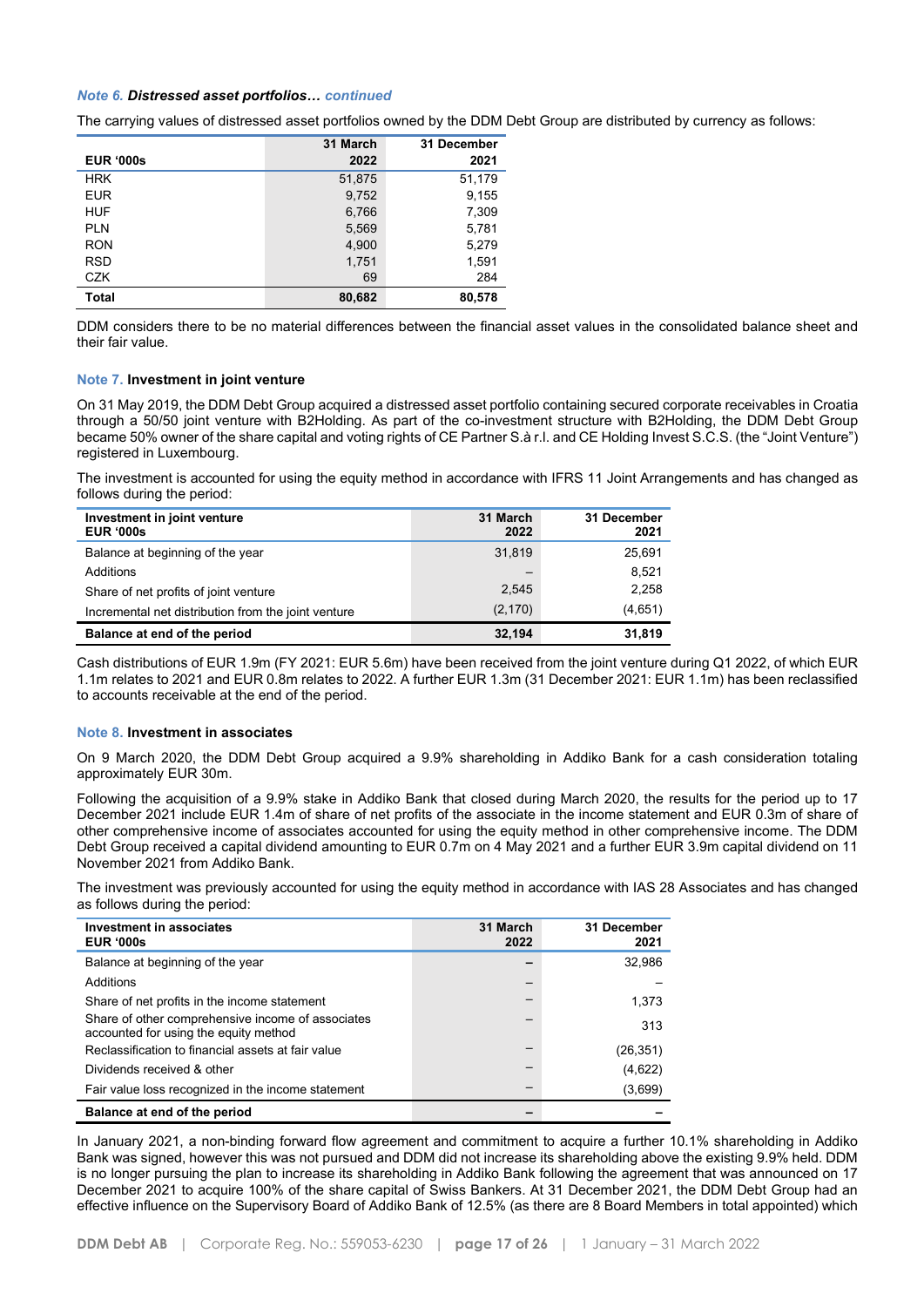#### *Note 8. Investment in associates… continued*

is below the required 20% and therefore DDM reached the conclusion that it is no longer presumed to be able to exert significant influence over Addiko Bank and therefore the investment in Addiko Bank was reclassified to a financial asset at fair value. This resulted in a EUR 3.7m fair value loss recognized within financial expenses in the income statement measured at a closing share price of EUR 13.65/share on 31 December 2021, partially offset by EUR 3.0m of other comprehensive income being recycled to the income statement.

### **Note 9. Financial assets at fair value**

Equity-traded instruments and other investments that do not meet the criteria under IFRS 9 of cash flows consisting solely of payments of principle and interest (SPPI) and Hold to collect for being measured at amortised cost nor elected at FVTOCI are measured at fair value through profit or loss (FVTPL).

Financial assets held at FVTPL are initially recognised and subsequently measured at fair value at the end of each reporting period, with any fair value gains or losses recognised through financial income or expenses respectively in the consolidated income statement. Dividends or any interest earned on the financial assets are included within interest income.

During 2021, the DDM Debt Group acquired a 5% stake in Borgosesia S.p.A. ("Borgosesia"), an Italian investment platform specialized in secured non-performing loans and special situations measured at a closing share price of EUR 0.73/share at 31 March 2022 (31 December 2021: EUR 0.62/share), which resulted in a fair value gain of EUR 0.3m being recognized through financial income in the consolidated income statement during Q1 2022. The investment in Addiko Bank AG was reclassified from investment in associates in the prior year and measured at a closing share price of EUR 11.90/share at 31 March 2022 (31 December 2021: EUR 13.65/share), which resulted in a fair value loss of EUR 3.4m being recognized through financial expense in the consolidated income statement during Q1 2022. During 2021, the DDM Debt Group also invested into a total of EUR 15.8m of pre-IPO convertible bonds in Omnione S.A ("Omnio"), a leading innovator in Banking-as-a-Service measured at cost within financial assets at fair value level 3, which are due to mature in accordance with the terms of the pre-IPO convertible bonds on 31 December 2024 accruing at an annual rate of 2% cash interest and 6% Payment-in-Kind ("PIK"), including convertibility rights into ordinary shares of Omnio. In addition, EUR 7.9m was invested in Omnio during 2021 which is expected to be received by 31 December 2024 in line with the maturity of the pre-IPO convertible bonds accruing at an annual rate of 15% PIK. During 2022, the DDM Debt Group invested EUR 4.5m into a special purpose acquisition company that is located in Sweden.

| Financial assets at fair value<br><b>EUR '000s</b>              | 31 March<br>2022 | 31 December<br>2021 |
|-----------------------------------------------------------------|------------------|---------------------|
| Balance at beginning of the year                                | 51.547           |                     |
| Additions                                                       | 4.507            | 13.416              |
| <b>Accrued PIK interest</b>                                     | 172              |                     |
| Exchange movements                                              | 45               |                     |
| Reclassification from investment in associates at fair<br>value | —                | 26.351              |
| Reclassification from accounts receivable                       |                  | 11,780              |
| Net fair value loss recognized in the income statement          | (3, 116)         |                     |
| Balance at end of the period                                    | 53,155           | 51,547              |

#### **Note 10. Loans and borrowings**

The Group had the following borrowings outstanding during the periods ending 31 March 2022 and/or 31 December 2021:

#### Bond loan EUR 200m

On 19 April 2021, DDM Debt issued EUR 150m of senior secured fixed rate bonds at 9% within a total framework amount of EUR 300m. The bonds with ISIN number SE0015797683 have a final maturity date of 19 April 2026 and are listed on the Corporate Bond list at Nasdaq Stockholm. The proceeds from the new bond issue were mainly employed towards refinancing the existing EUR 100m and EUR 33.5m bonds (of which EUR 23m of the EUR 100m bonds were already held by DDM Debt) and for investments and acquisitions.

On 21 September 2021, DDM Debt successfully completed a EUR 50M tap issue under the EUR 300M senior secured bond framework. The bond tap issue was placed at a price of 102.0%. Following the tap issue the total outstanding amount of the company's bond loan is EUR 200 million.

DDM Debt's financial instruments contain a number of financial covenants, including limits on certain financial indicators. The financial covenants according to the terms and conditions of the senior secured bonds are: an equity ratio of at least 20.00% and net interest bearing debt to ERC below 75.00%. The financial covenants must be complied with on an incurrence test basis. DDM's management carefully monitors these key financial indicators, so that it can quickly take measures if there is a risk that one or more limits may be exceeded.

DDM Debt has pledged the shares in its material wholly-owned subsidiaries as security under the terms and conditions. DDM Finance AB is a guarantor of the bonds. In addition, the investors receive a first ranking share pledge over the shares of DDM Debt. The terms and conditions of DDM Debt's senior secured bonds contain a number of restrictions, including relating to distributions, the nature of the business, financial indebtedness, disposals of assets, dealings with related parties, negative pledges, new market loans, mergers and demergers and local credits. The terms and conditions of the senior secured bonds are available in their entirety on our website.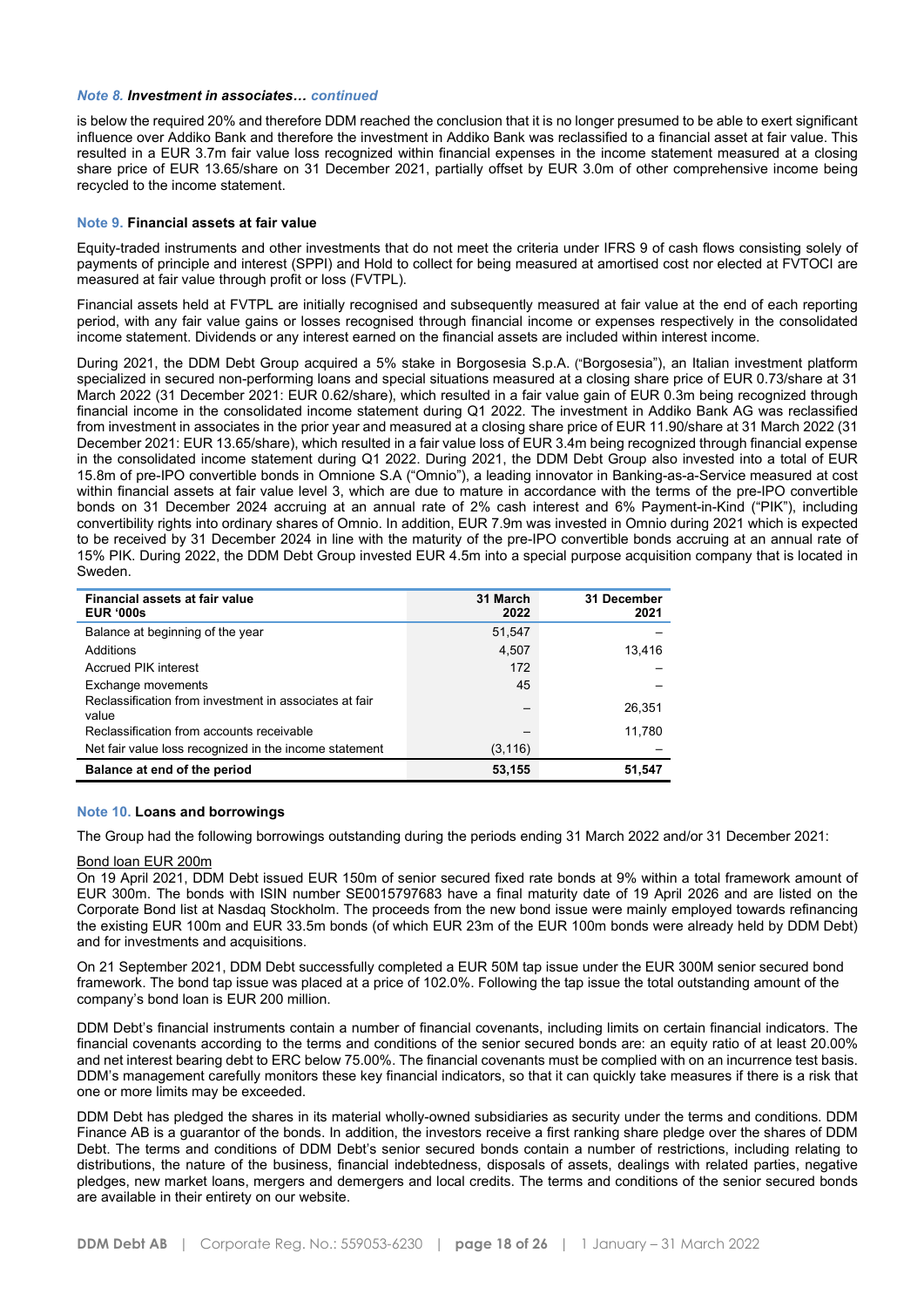#### *Note 10. Loans and borrowings… continued*

#### Bond loan EUR 100m

On 6 May 2021, DDM Debt redeemed in advance its EUR 100m senior secured bonds with ISIN SE0012454940 and its EUR 33.5m senior secured bonds with ISIN number SE0010636746, in accordance with Clause 9.3 (Voluntary total redemption (call option)) of the terms and conditions of the bonds. The bonds were redeemed each at the applicable call option (being 101.85 per cent. and 103.0 per cent. of the outstanding nominal amount for the EUR 100m bonds and EUR 33.5m bonds respectively) totaling EUR 2.4m, plus accrued but unpaid interest. In addition, the remaining capitalized transaction costs of approximately EUR 1.5m were expensed to the income statement as a non-cash write off in relation to the existing bonds. The redemption amount was paid to the bondholders holding bonds on the relevant record date, being 29 April 2021. The bonds were de-listed from the corporate bond list of Nasdaq Stockholm in connection with the redemption date and the last day of trading occurred on 23 April 2021.

On 8 April 2019, DDM Debt issued EUR 100m of senior secured bonds priced at Euribor plus a margin of 9.25% within a total framework amount of EUR 150m. The bonds with ISIN number SE0012454940 had a final maturity date of 8 April 2022 and were listed on the Corporate Bond list at Nasdaq Stockholm. At the redemption date DDM Debt held EUR 23m of the EUR 100m senior secured bonds following bond buybacks.

#### Bond loan EUR 50m (EUR 33.5m at redemption date)

The EUR 33.5m bonds were redeemed in advance on 6 May 2021 (see "Bond loan EUR 100m" section above for further details).

On 11 December 2017, DDM Debt issued EUR 50m of senior secured bonds at 8% within a total framework amount of EUR 160m. The bonds with ISIN number SE0010636746 had a final maturity date of 11 December 2021 and were listed on the Corporate Bond list at Nasdaq Stockholm.

On 14 August 2020 DDM Debt AB completed a written procedure to request certain amendments to the terms and conditions of its up to EUR 160m senior secured bonds. The amendments incorporated a mandatory partial redemption structure, including a EUR 7.5m of nominal value bond buyback paid on 16 September 2020, EUR 5m bond cancellation on 18 December 2020, call structure and consent fee of 1% that was paid on 28 August 2020. On 30 March 2021 EUR 4m was repaid as part of the mandatory partial redemption structure.

|  |  |  | Maturity profile and carrying value of borrowings: |
|--|--|--|----------------------------------------------------|
|  |  |  |                                                    |

| <i>,</i>            | ີ                        | ີ                        |                          |                          |                |              |
|---------------------|--------------------------|--------------------------|--------------------------|--------------------------|----------------|--------------|
| Group               | Less than                | <b>Between</b>           | <b>Between</b>           | <b>Between</b>           | <b>Between</b> |              |
| <b>EUR '000s</b>    | vear                     | and 2 years              | 2 and 3 years            | 3 and 4 years            | 4 and 5 years  | <b>Total</b> |
| at 31 March 2022    |                          |                          |                          |                          |                |              |
| Bond loan, 9%       |                          | $\overline{\phantom{m}}$ |                          |                          | 183.690        | 183,690      |
| <b>Total</b>        | $\overline{\phantom{0}}$ | $\overline{\phantom{0}}$ | $\overline{\phantom{0}}$ | $\overline{\phantom{0}}$ | 183.690        | 183,690      |
| at 31 December 2021 |                          |                          |                          |                          |                |              |
| Bond loan, 9%       | $\overline{\phantom{0}}$ | $\overline{\phantom{0}}$ |                          |                          | 183,452        | 183,452      |
| Total               | -                        | -                        | -                        |                          | 183,452        | 183,452      |
|                     |                          |                          |                          |                          |                |              |

Note: Bond loans are initially reported at fair value net of transaction costs incurred and subsequently stated at amortized cost using the effective interest method.

#### Fair value of borrowings:

| Group<br><b>EUR '000s</b> |                                         | <b>IFRS 9 category Fair value category</b> | Fair value | Carrying value |
|---------------------------|-----------------------------------------|--------------------------------------------|------------|----------------|
| at 31 March 2022          |                                         |                                            |            |                |
| Bond loan, 9%             | Financial liabilities at amortized cost | Level 2                                    | 178.829    | 183.690        |
| <b>Total</b>              |                                         |                                            | 178.829    | 183,690        |
| at 31 December 2021       |                                         |                                            |            |                |
| Bond loan, 9%             | Financial liabilities at amortized cost | Level 2                                    | 189.304    | 183.452        |
| <b>Total</b>              |                                         |                                            | 189.304    | 183,452        |
|                           |                                         |                                            |            |                |

## **The levels in the hierarchy are:**

• Level 1 – Quoted prices on active markets for identical assets or liabilities.

- Level 2 Inputs other than quoted prices included within level 1 that are observable for the asset or liability either directly (such as prices) or indirectly (such as derived from prices). The fair value of the bond loans is calculated based on the bid price for a trade occurring close to the balance sheet date.
- Level 3 Inputs for the asset or liability that are not based on observable market data (that is unobservable inputs).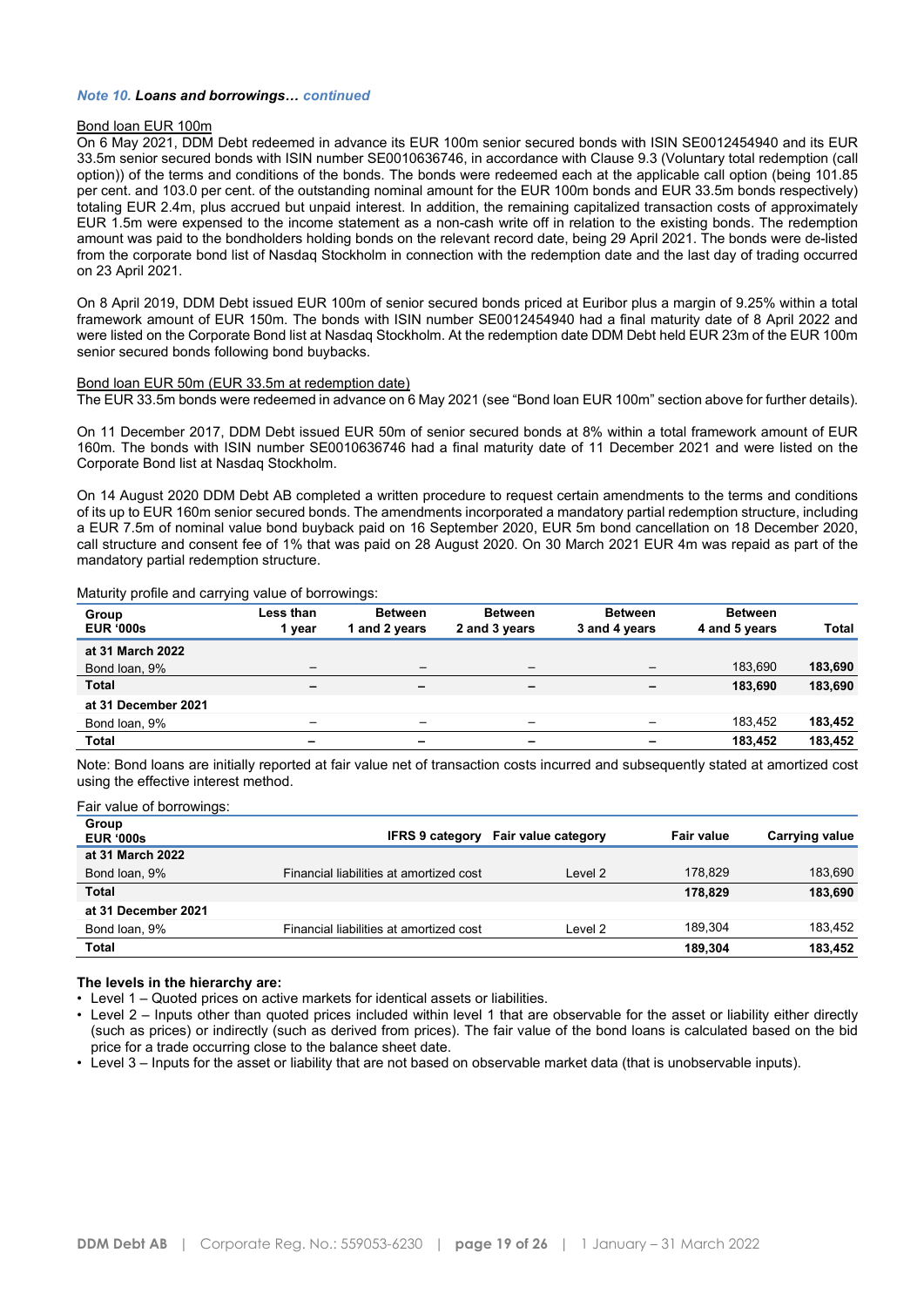#### **Note 11. Participations in Group companies**

| <b>Parent Company</b><br><b>EUR '000s</b> | 31 March<br>2022 | 31 December<br>2021 |
|-------------------------------------------|------------------|---------------------|
| Investment                                | 9,478            | 9,478               |
| Total                                     | 9,478            | 9,478               |
|                                           |                  |                     |
| <b>Parent Company</b>                     |                  |                     |
| <b>EUR '000s</b>                          |                  | Investment          |
| At 31 December 2021                       |                  | 9,478               |
| Acquisitions                              |                  |                     |
| <b>At 31 March 2022</b>                   |                  | 9.47                |

The Parent Company holds shares in the following subsidiaries:

|                                        |                 |                 | <b>Proportion of</b> | <b>Proportion of</b> | Net book | Net book    |
|----------------------------------------|-----------------|-----------------|----------------------|----------------------|----------|-------------|
|                                        |                 |                 | equity               | equity               | value    | value       |
| <b>EUR '000s</b>                       | Corporate       |                 | 31 March             | 31 December          | 31 March | 31 December |
| Company                                | identity number | <b>Domicile</b> | 2022                 | 2021                 | 2022     | 2021        |
| <b>DDM Invest III AG</b>               | CHE 115.238.947 | Switzerland     | 100%                 | 100%                 | 9,364    | 9,364       |
| DDM Mergeco AG*                        | CHE 353.292.452 | Switzerland     | 100%                 | 100%                 |          |             |
| DDM Invest V d.o.o*                    | 8297355000      | Slovenia        | 100%                 | 100%                 | —        |             |
| DDM Invest VII d.o.o.                  | 7109806000      | Slovenia        | 100%                 | 100%                 | 8        | 8           |
| DDM Debt Management<br>d.o.o Beograd** | 21313963        | Serbia          | 100%                 | 100%                 |          |             |
| DDM Debt Romania S.R.L                 | 39689815        | Romania         | 99%                  | 99%                  | 106      | 106         |
| DDM REO Adria d.o.o.* **               | 05288215        | Croatia         | 100%                 | 100%                 |          |             |
| Total                                  |                 |                 |                      |                      | 9,478    | 9,478       |

DDM Mergeco AG, DDM Invest V d.o.o. and DDM REO Adria d.o.o. are subsidiaries 100% indirectly held through DDM Invest III AG.

The net book value of the investments in DDM Debt Management d.o.o Beograd and DDM REO Adria d.o.o. amount to EUR 1 each as of 31 March 2022 and 31 December 2021.

#### **Note 12. Related parties**

In 2019 DDM Group Finance S.A. entered into an agreement with the DDM Debt Group where DDM Group Finance S.A. provides services under a brokerage contract. In relation to this agreement an amount of EUR 2.4m of brokerage fees were capitalized as part of the bond refinancing during 2021, resulting in EUR 0.1m (Q1 2021: EUR nil, FY 2021: EUR 0.3m) of amortized transaction costs that were recognized within financial expenses during the period. In relation to the full year 2020 EUR 1.1m of brokerage fees were capitalized as transaction costs as part of the strategic investment in Addiko Bank. In relation to the full year 2019 an amount of EUR 1.3m of brokerage fees was capitalized as transaction costs as part of the bond refinancing during Q2 2019, resulting in EUR nil (Q1 2021: EUR 0.1m, FY 2021: 0.6m) of amortized transaction costs that were recognized within financial expenses during the period.

Current assets at 31 March 2022 and 31 December 2021 includes EUR 1.4m receivable from AxFina Holding S.A. ("AxFina") for the sale of 82% of the shares held in AxFina Austria GmbH during the full year 2019.

During 2020, AxFina entered into an agreement with the DDM Debt Group where AxFina provides debt collection services under a servicing contract. In relation to this agreement EUR 0.8m (Q1 2021: EUR 0.5m, FY 2021: EUR 2.1m) was expensed and recognized principally within collection and commission expenses in Q1 2022.

During 2020 the DDM Debt Group restructured its investment in the Greek NPL transaction which resulted in accelerated collections of EUR 59.8m being received in H2 2020 and the entire carrying value remaining of EUR 43.8m prior to the restructuring was recognized as amortization. The DDM Debt Group assessed the transaction and concluded that it retains the same contractual rights to future cashflows in the distressed asset portfolio as prior to the restructuring and therefore has not derecognized the asset under IFRS 9 amortized cost. As at 31 March 2022 the DDM Debt Group released EUR 0.5m (31 December 2021: EUR 1.6m) of accrued expenses and deferred income recognized during 2020 following the restructured investment in the Greek NPL transaction, of which EUR 0.5m (Q1 2021: nil, FY 2021: 1.0m) has been recognized to net collections, EUR nil (Q1 2021: nil, FY 2021: 0.4m) netted against prepaid expenses and accrued income and EUR nil (Q1 2021: nil, FY 2021: EUR 0.2m) has been paid during the period. Transactions between the DDM Debt Group companies (fully consolidated) and Artemis Finance Holding (and its subsidiaries) were as follows: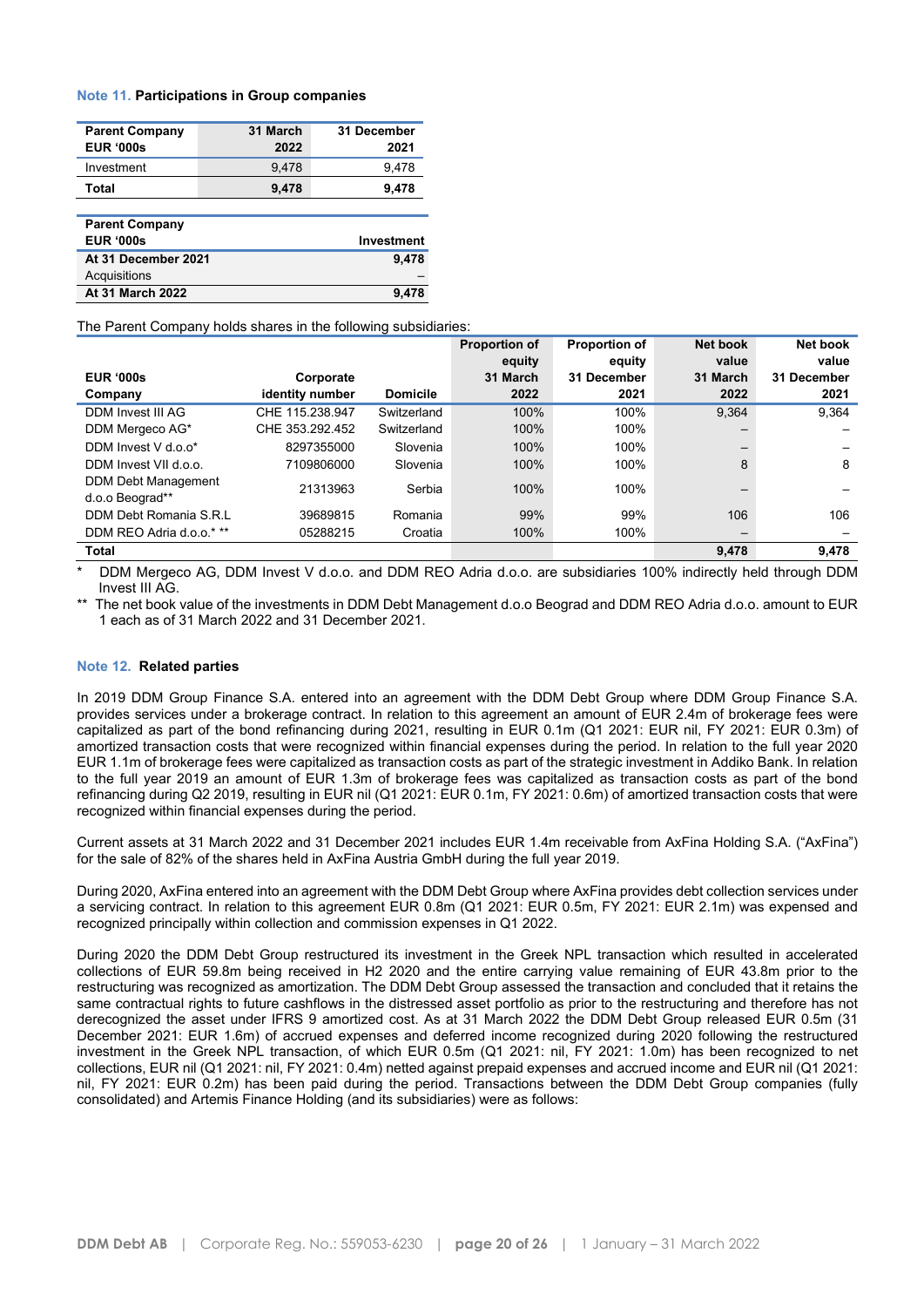# *Note 12. Related parties… continued*

Transactions between the DDM Debt Group companies (fully consolidated) and Artemis Finance Holding (and its subsidiaries) were as follows:

|                         |                 | 1 Jan - 31 Mar | 1 Jan - 31 Mar | <b>Full Year</b> |
|-------------------------|-----------------|----------------|----------------|------------------|
| <b>EUR '000s</b>        |                 | 2022           | 2021           | 2021             |
| Income Statement        | Net collections | 476            |                | 952              |
| Income Statement. Total |                 | 476            | -              | 952              |

| <b>EUR '000s</b>            |                                      | 31 March<br>2022 | 31 December<br>2021 |
|-----------------------------|--------------------------------------|------------------|---------------------|
| Balance sheet               | Accrued expenses and deferred income |                  | (476)               |
| <b>Balance sheet, Total</b> |                                      | -                | (476)               |

During 2021, the DDM Debt Group invested into a total of EUR 15.8m of pre-IPO convertible bonds in Omnione S.A ("Omnio"), a leading innovator in Banking-as-a-Service measured at cost within financial assets at fair value level 3, which are due to mature in accordance with the terms of the pre-IPO convertible bonds on 31 December 2024 accruing at an annual rate of 2% cash interest and 6% Payment-in-Kind ("PIK"), including convertibility rights into ordinary shares of Omnio. In addition, EUR 7.9m was invested in Omnio during 2021 which is expected to be received by 31 December 2024 in line with the maturity of the pre-IPO convertible bonds accruing at an annual rate of 15% PIK. Interest income from Omnio to the DDM Debt Group amounted to EUR 0.6m (Q1 2021: EUR nil, FY 2021: 1.0m) which has been recognized in interest income during the period.

Non-current assets at 31 March 2022 includes EUR 0.3m (31 December 2021: EUR 0.3m) from AxFina for amounts paid during 2020.

## **Note 13. Subsequent events**

There were no significant events that have arisen subsequent to the end of the reporting period.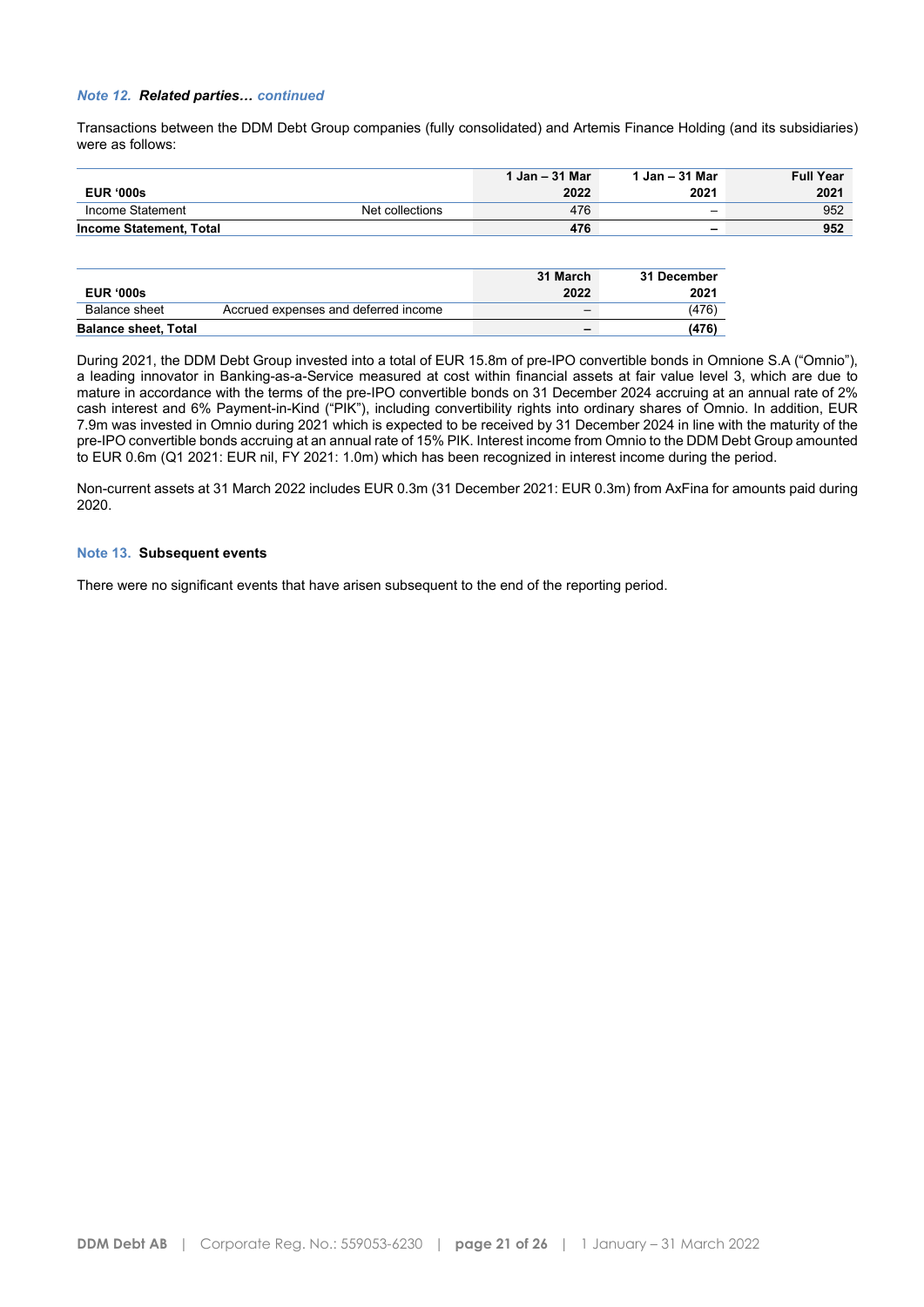# **Signatures**

The Board of Directors and Chief Executive Officer declare that the interim report 1 January – 31 March 2022 provides a fair overview of the Parent Company's and the Group's operations, their financial positions and result. The material risks and uncertainties facing the Parent Company and the Group are described in the 2021 Annual report.

This report has not been reviewed by the Company's auditors.

Stockholm, 19 May 2022

Jörgen Durban Joachim Cato Chairman of the board **Board member** 

Board member Board member

Erik Fällström Dr. Andreas Tuczka

Florian Nowotny CEO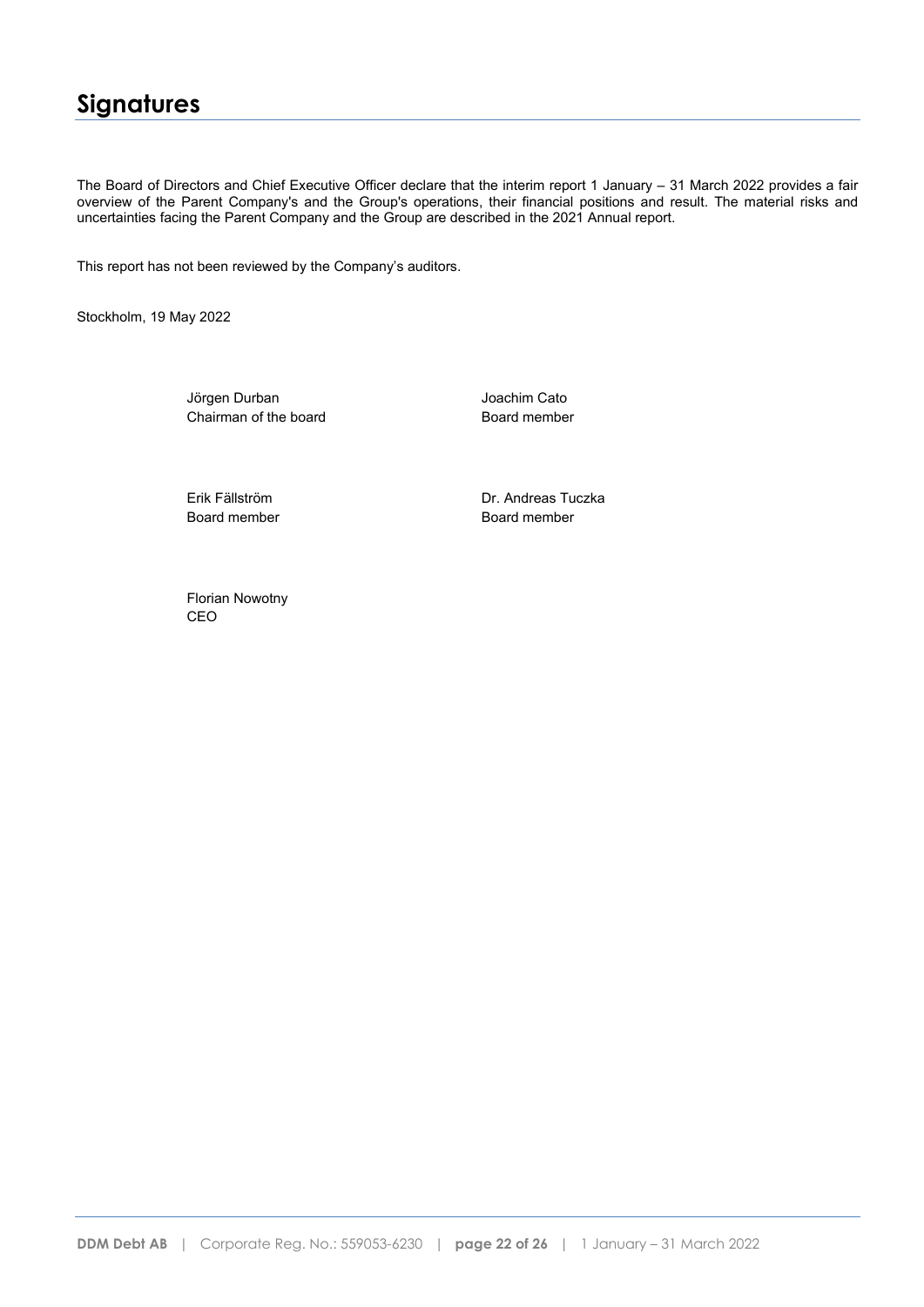# **Definitions**

# **DDM**

DDM Holding AG and its subsidiaries, including DDM Debt AB (publ) and its subsidiaries.

# **Amortization of invested assets**

The carrying value of invested assets are amortized over time according to the effective interest rate method.

## **Cash EBITDA**

Net collections less operating expenses.

## **EBITDA**

Earnings before interest, taxes, depreciation of fixed assets and amortization of intangible assets as well as amortization, revaluation and impairment of invested assets.

## **Estimated Remaining Collections / ERC**

ERC means the sum of future, undiscounted projected cash collections before commission and fees from acquired portfolios and future reasonably expected dividends, distributions or other payments from investments, in each case for the next following 120 months, either directly or as a result of any rights to collect or any rights to participate in amounts generated from portfolios or investments.

This includes the Group's share of proceeds on all portfolios purchased or other investments made, however adjusted for any profit-sharing arrangements entered into by any member of the Group and where available the market value of any portfolio acquired or investment made.

ERC is not a balance sheet item, however it is provided for informational purposes as a common measure in the debt purchasing industry. ERC may be calculated differently by other companies and may not be comparable.

## **Equity**

Shareholders' equity at the end of the period.

# **GCV**

Gross collection value is the face (nominal) value of the portfolio.

## **Impairment of invested assets**

Invested assets are reviewed at each reporting date and impaired if there is objective evidence that one or more events have taken place that will have a negative impact on the amount of future cash flows.

## **Invested assets**

DDM's invested assets consist of purchases of distressed asset portfolios, investments in joint ventures and associates and financial assets at fair value.

#### **Net collections**

Gross collections from Portfolios held by the Group less commission and collection fees to third parties (but if such Portfolios are partly owned, only taking into consideration such Group Company's pro rata share of the gross collections and commission and fees).

## **Net debt**

Long-term and short-term third party loans, interest-bearing intercompany loans (excluding subordinated debt) and liabilities to credit institutions (bank overdrafts) less cash and cash equivalents.

## **Non-recurring items**

One-time costs not affecting the Company's run rate cost level.

## **Operating expenses**

Personnel, consulting and other operating expenses.

# **Revaluation of invested assets**

Invested assets are reviewed at each reporting date and revalued if there is objective evidence that one or more events have taken place that will have a positive impact on the timing or amount of future cash flows, or a negative impact on the timing of future cash flows.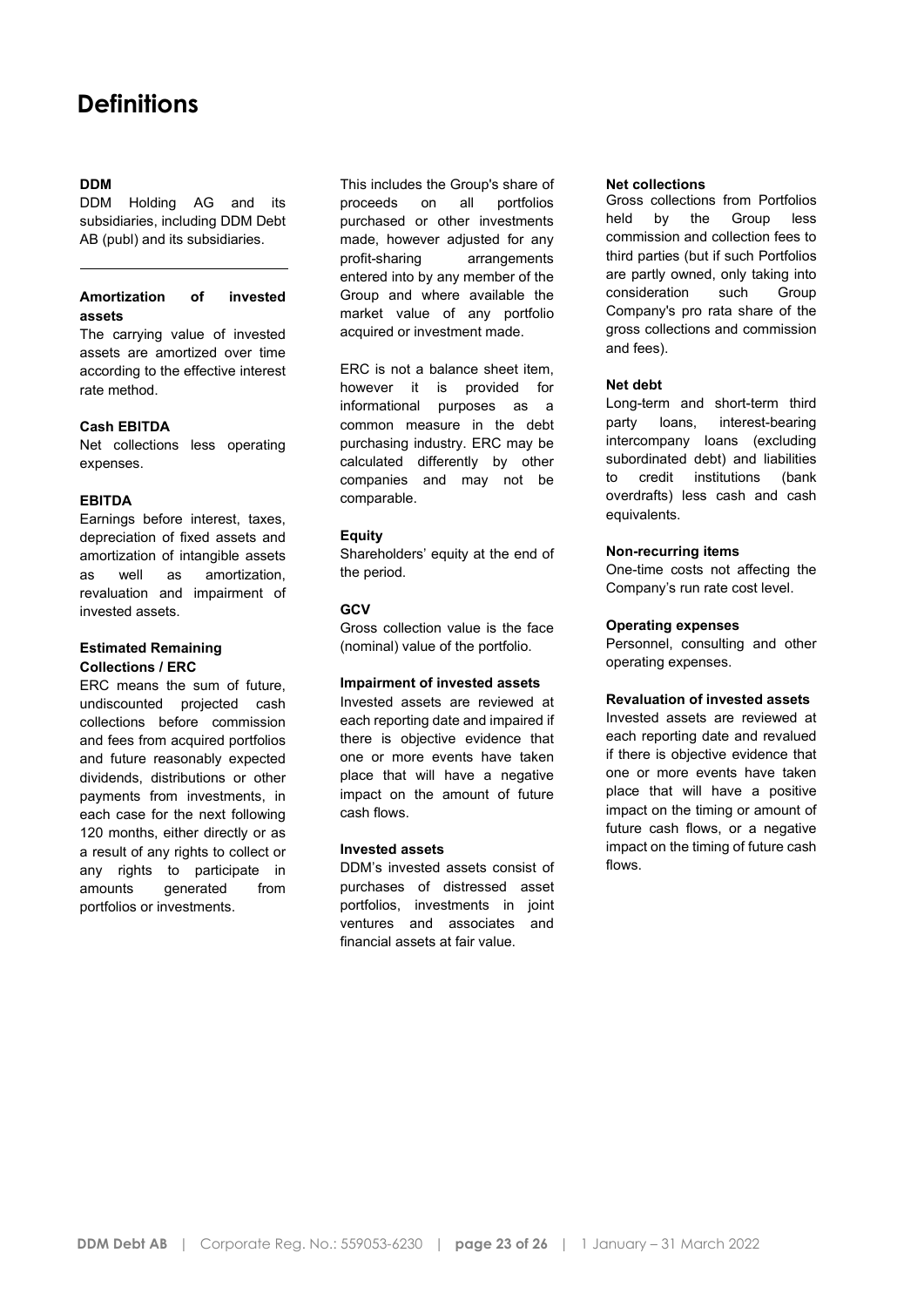# **Reconciliation tables, non-IFRS measures**

This section includes a reconciliation of certain non-IFRS financial measures to the most directly reconcilable line items in the financial statements. The presentation of non-IFRS financial measures has limitations as analytical tools and should not be considered in isolation or as a substitute for our related financial measures prepared in accordance with IFRS.

Non-IFRS financial measures are presented to enhance an investor's evaluation of ongoing operating results, to aid in forecasting future periods and to facilitate meaningful comparison of results between periods. Management uses these non-IFRS financial measures to, among other things, evaluate ongoing operations in relation to historical results and for internal planning and forecasting purposes.

The non-IFRS financial measures presented in this report may differ from similarly-titled measures used by other companies.

#### **Net collections:**

Net collections is comprised of gross collections from the invested assets held and/or sold by the DDM Debt Group, minus commission and fees to third parties. The net amount of cash collected is recorded as "Net collections" within the line "Interest income on invested assets" in the consolidated income statement. The DDM Debt Group discloses the alternative performance measure "Net collections" in the notes separately, as it is an important measurement for the DDM Debt Group to monitor the performance of the portfolios and measure the cash available for operating expenses and to service its debt. The DDM Debt Group believes that disclosing net collections as a separate performance measure in the notes improves the transparency and understanding of the DDM Debt Group's financial statements and performance, meeting the expectations of its investors.

## **Amortization, revaluation and impairment of invested assets:**

The recognition of the acquisition of invested assets is based on the DDM Group's own forecast of future cash flows from acquired portfolios. Reporting follows the effective interest method, where the carrying value of each portfolio corresponds to the present value of all projected future cash flows discounted by an initial effective interest rate determined at the time the portfolio was purchased, based on the relation between cost and the projected future cash flows on the acquisition date. Changes in the carrying value of the portfolios are reported as amortization, revaluation and impairment for the period.

#### **Operating expenses and Cash EBITDA:**

| Amounts in EUR '000s         | 1 Jan - 31 Mar           | 1 Jan - 31 Mar | <b>Full Year</b> |
|------------------------------|--------------------------|----------------|------------------|
| (unless specified otherwise) | 2022                     | 2021           | 2021             |
| Net collections *            | 12,731                   | 12,598         | 47,599           |
| Revenue from management fees | $\overline{\phantom{m}}$ |                | 100              |
| Personnel expenses           | (25)                     | (237)          | (646)            |
| Consulting expenses          | (871)                    | (2, 158)       | (7, 720)         |
| Other operating expenses     | (81)                     | (75)           | (352)            |
| Operating expenses           | (977)                    | (2,470)        | (8, 718)         |
| Cash EBITDA                  | 11,754                   | 10,128         | 38,981           |

\* Net collections includes the incremental net distribution from associate and joint venture and distributions from financial assets at fair value. Please refer to page 25 for a reconciliation of alternative performance measures ("APMs") to IFRS

| Net debt:                       |                          |           |           |
|---------------------------------|--------------------------|-----------|-----------|
| Bond loan, 9%                   | 183,690                  |           | 183,452   |
| Bond loan, 8%                   | $\overline{\phantom{0}}$ | 32,521    |           |
| Bond loan, 9.25%                |                          | 75,566    |           |
| Less: Cash and cash equivalents | (60, 401)                | (21, 596) | (62, 750) |
| Net debt                        | 123,289                  | 86,491    | 120,702   |
|                                 |                          |           |           |

#### **Equity ratio:**

| Shareholder's equity                                    | 12,330  | 22,024  | 13,447  |
|---------------------------------------------------------|---------|---------|---------|
| Shareholder debt (subordinated)                         | 37,586  | 37,586  | 37,586  |
| Accrued interest on shareholder debt                    | 3,706   | 5,335   | 3,214   |
| Total equity according to the senior secured bond terms | 53,622  | 64.945  | 54,247  |
| Total assets                                            | 249.454 | 184.519 | 248.152 |
| Equity ratio                                            | 21.5%   | 35.2%   | 21.9%   |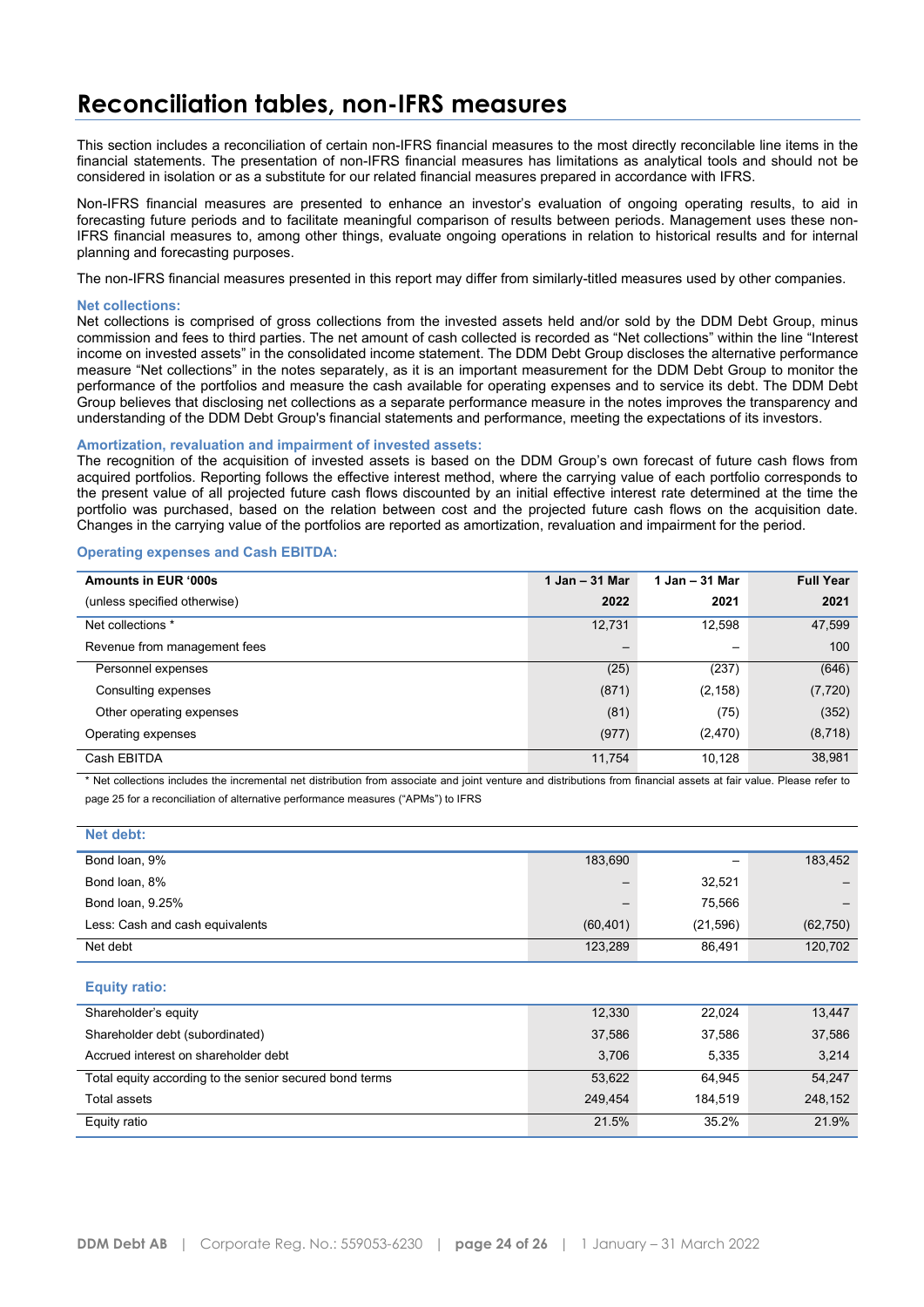### **Alternative performance measures – reconciliation to IFRS:**

|                                                                 | $1$ Jan $-$ 31 Mar | $1$ Jan $-$ 31 Mar | <b>Full Year</b> |
|-----------------------------------------------------------------|--------------------|--------------------|------------------|
| <b>EUR '000s</b>                                                | 2022               | 2021               | 2021             |
| <b>Gross collections</b>                                        | 11,728             | 12,650             | 40,344           |
| Incremental gross distribution from associate and joint venture | 3,343              | 1,737              | 15,563           |
| Distributions from financial assets at fair value               | 611                |                    | 998              |
| <b>Adjusted gross collections</b>                               | 15,682             | 14,387             | 56,905           |
|                                                                 |                    |                    |                  |
| <b>Net collections</b>                                          | 9,950              | 11,679             | 36,392           |
| Incremental net distribution from associate and joint venture   | 2,170              | 919                | 10,209           |
| Distributions from financial assets at fair value               | 611                |                    | 998              |
| <b>Adjusted net collections</b>                                 | 12,731             | 12,598             | 47,599           |
|                                                                 |                    |                    |                  |
| <b>Cash EBITDA</b>                                              | 8,973              | 9,209              | 27,774           |
| Incremental net distribution from associate and joint venture   | 2,170              | 919                | 10,209           |
| Distributions from financial assets at fair value               | 611                |                    | 998              |
| <b>Adjusted cash EBITDA</b>                                     | 11,754             | 10,128             | 38,981           |
|                                                                 |                    |                    |                  |
| Net loss for the period                                         | (1,047)            | (246)              | (5,662)          |
| Non-recurring items bond refinancing                            |                    |                    | 3,911            |
| Adjusted net loss for the period                                | (1,047)            | (246)              | (1,751)          |

The financial statements of the Group have been prepared in accordance with IAS 34 Interim Financial Reporting. In addition, the Group presents alternative performance measures ("APMs"). Adjusted key figures for gross collections, net collections, cash EBITDA and net loss for the period provide a better understanding of the underlying business performance and enhance comparability from period to period, when the effect of items affecting comparability are adjusted for. Items affecting comparability can include one-time costs not affecting the Group's run rate cost level, significant earnings effects from acquisitions and disposals of invested assets, incremental distributions from associates and joint ventures and distributions from financial assets at fair value.

These measures do not have any standardized meaning prescribed by IFRS and therefore are unlikely to be comparable to the calculation of similar measures used by other companies. The APMs are regularly reviewed by Management and their aim is to enhance stakeholders' understanding of the Group's performance and to enhance comparability between financial periods. The APMs are reported in addition to but are not substitutes for the financial statements prepared in accordance with IFRS. The APMs provide a basis to evaluate operating profitability and performance trends, excluding the impact of items which in the opinion of Management distort the evaluation of the performance of our operations.

The APMs also provide measures commonly reported and widely used by investors as an indicator of the Group's operating performance and as a valuation metric of debt purchasing companies. Furthermore, APMs are also relevant when assessing our ability to incur and service debt. APMs are defined consistently over time and are based on the financial data presented in accordance with IFRS.